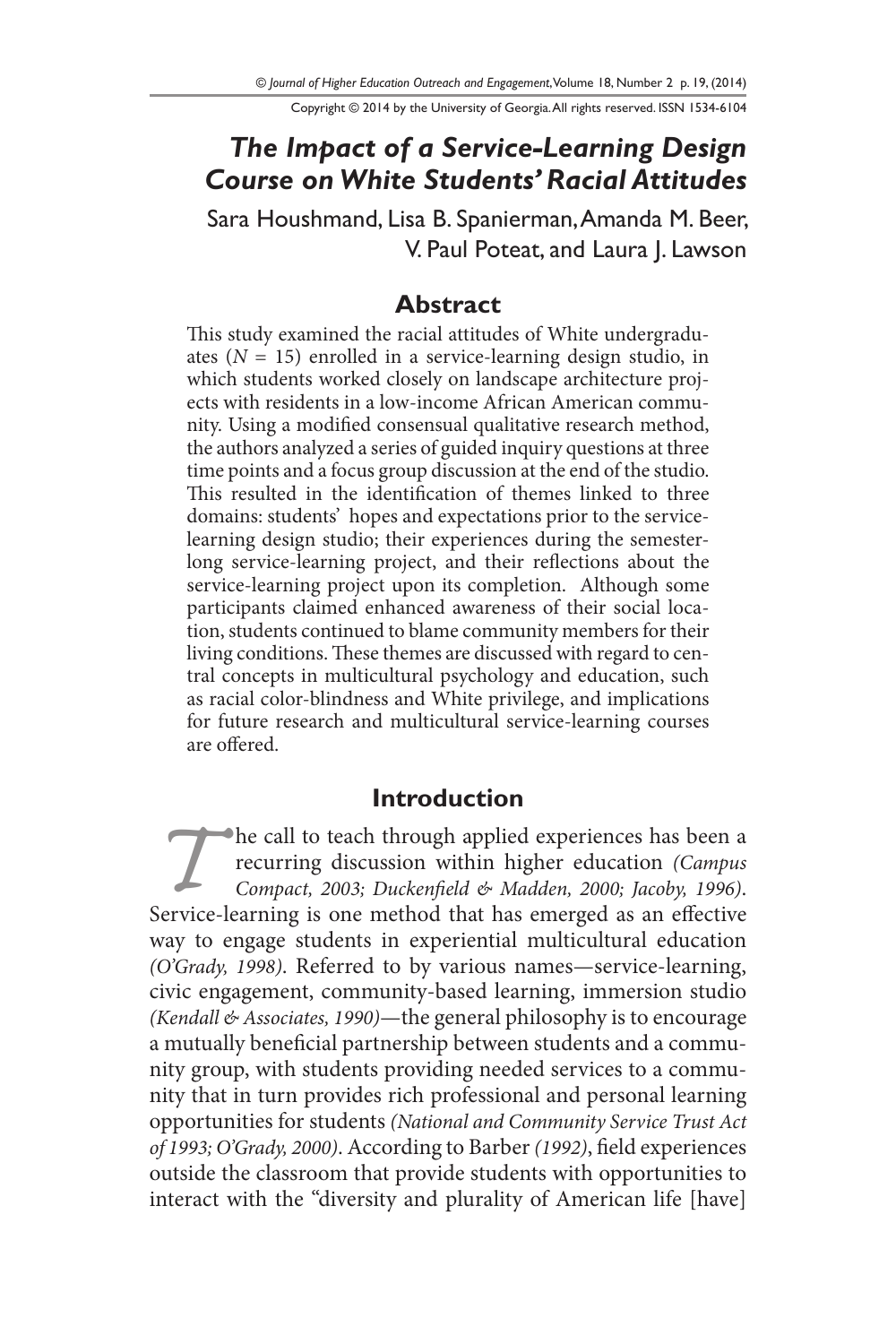the greatest likelihood of impacting student ignorance, intolerance, and prejudice" *(p. 255).* Although service-learning has the potential to positively influence students' racial attitudes, evaluation of its multicultural learning outcomes often has been neglected. In one of the few studies addressing this topic, findings indicated that White students often approached service as an act of charity *(Hill-Jackson & Lewis, 2011)*. In the current investigation, we examined White students' racial attitudes throughout their participation in a servicelearning project to gain a deeper understanding of the effects of a long-standing, community-based service-learning course.

The site of investigation was a landscape architecture design studio, in which students made several trips to a low-income African American community throughout the year. Communitybased design studios link the skills of a design department with the concrete needs of a community *(Boyer & Mitgang, 1996)*. While students provide needed services to a community, they ostensibly gain an increased understanding of the community's social and economic history. Most often, professional skill development is the focus of evaluation efforts; however, it is also important to evaluate community-based design studios with regard to multicultural outcomes.

### **Multicultural Service-Learning**

Multicultural service-learning is a community-based service that is attuned to diversity, equity, and the social and economic context of community concerns *(Boyle-Baise, 2002)*. It is intended to provide opportunities for students to gain knowledge about groups other than their own and to recognize strengths in cultural diversity *(Boyle-Baise, 2005)*. According to Allport's contact theory (1954), intergroup prejudice is reduced when members of different racial or ethnic groups are brought together under certain conditions, such as working toward a common goal. Certain empirical studies have shown that service-learning has been associated with positive outcomes such as lower scores on modern racism *(*e.g., beliefs that racism against Black individuals is no longer a problem in the United States; *Myers-Lipton, 1996)* and higher intercultural sensitivity *(Fitch, 2005)*. Using a retrospective case study approach, Buch and Harden *(2011)* found that a service-learning project contributed to the development of students' positive attitudes and a sense of civic responsibility toward homeless individuals. In a review of the service-learning literature, Eyler, Giles, and Grey *(1999)* argued that service-learning reduces stereotypes, contributes to cultural and racial understanding, and enhances civic responsibility.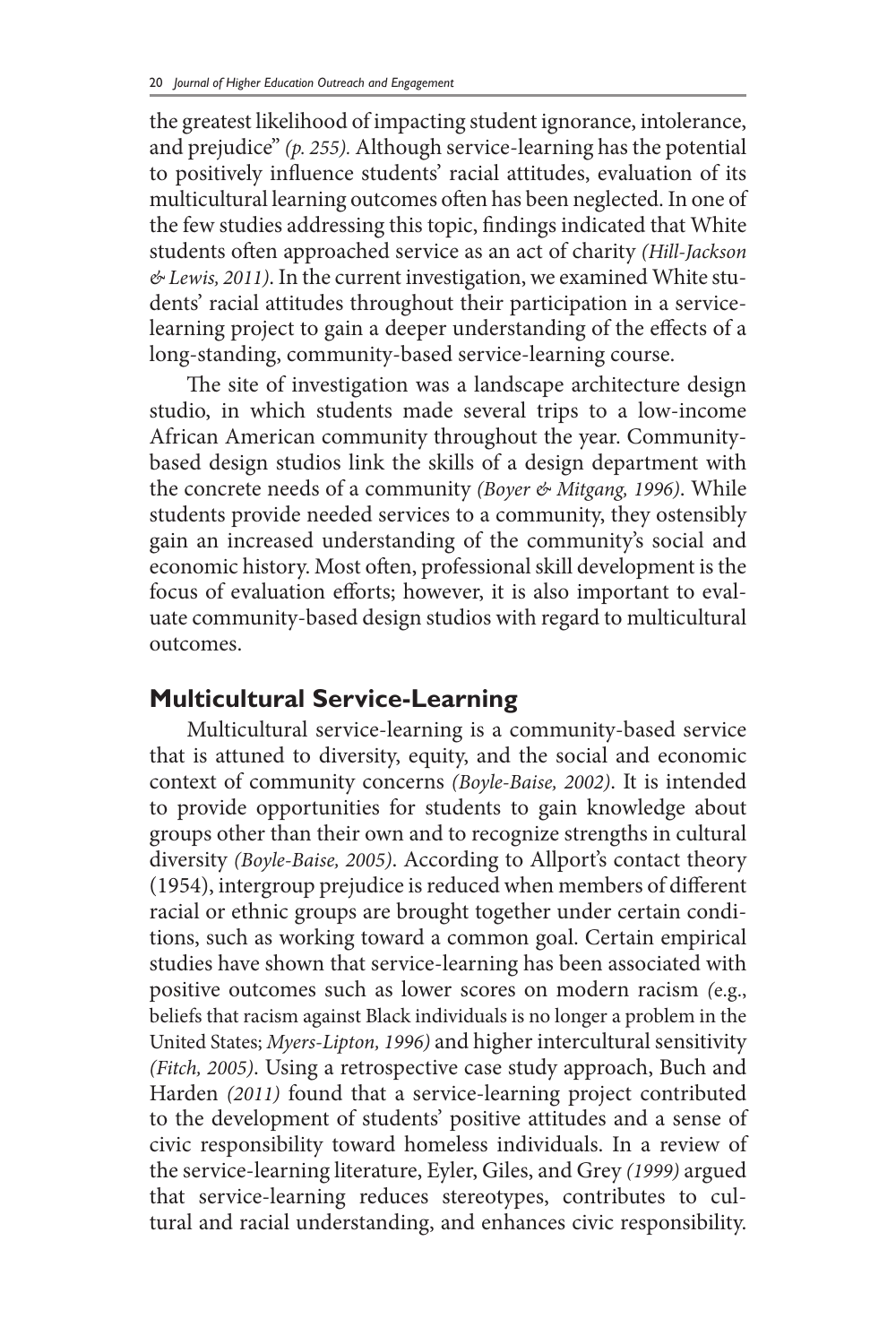Furthermore, research has indicated that community partners generally are pleased with service-learning projects *(Ferrari & Worrall, 2000; Schmidt & Robby, 2002)*.

In contrast, critics have expressed skepticism about bringing White middle-class students to low-income communities of color, especially when benefits to the community are unclear *(Reardon, 1998; Thompson, 1992)*. Hess, Lanig, and Vaughan *(2007)*, for example, explained that service-learning is predicated on a "deficit model" whereby students view themselves as the advantaged providing a service to the disadvantaged *(p. 32)*; this model may perpetuate students' negative stereotypes of community members. Hill-Jackson and Lewis *(2011)* observed a similar deficit-oriented approach among White teacher candidates who participated in service-learning at a local African American museum. Reardon *(1994)* also emphasized service-learning students' propensity to express paternalistic attitudes (i.e., treating community members as subordinates without agency) and negative stereotypes. Although service-learning may increase students' feelings of self-worth and moral virtue, "It may contribute little to their intellectual and practical understanding of social justice and racial inequality" *(Reardon, 1994, p. 53)*.

Although service-learning leaders cannot undo the power relationships between students and community members, it is possible to "make power relationships visible" *(Green, 2003, p. 296).* One way to make power relations visible is to encourage reflection upon constructs such as structural racism and White privilege. There are several challenges to discussing racial privilege with White service-learning students. Privilege can take both active visible forms and embedded forms, which dominant group members are taught to ignore *(McIntosh, 1988)*. Moreover, White, middle-class students often believe that it is impolite to acknowledge race or class directly. Students may be hesitant to reveal or discuss negative biases or feelings in service-learning contexts *(Paoletti, Segal, & Totino, 2007)*. Reflecting upon her experiences as a service-learning instructor, Green *(2003)* noted that White middle-class students feared that mentioning race would make them appear racist and thus avoided discussing race. Consequently, students' racial attitudes were left unexamined. Whiteness is a critical yet often overlooked concept in multicultural education in general including multicultural servicelearning *(Hill-Jackson 2007, 2011 & Lewis, 2011).*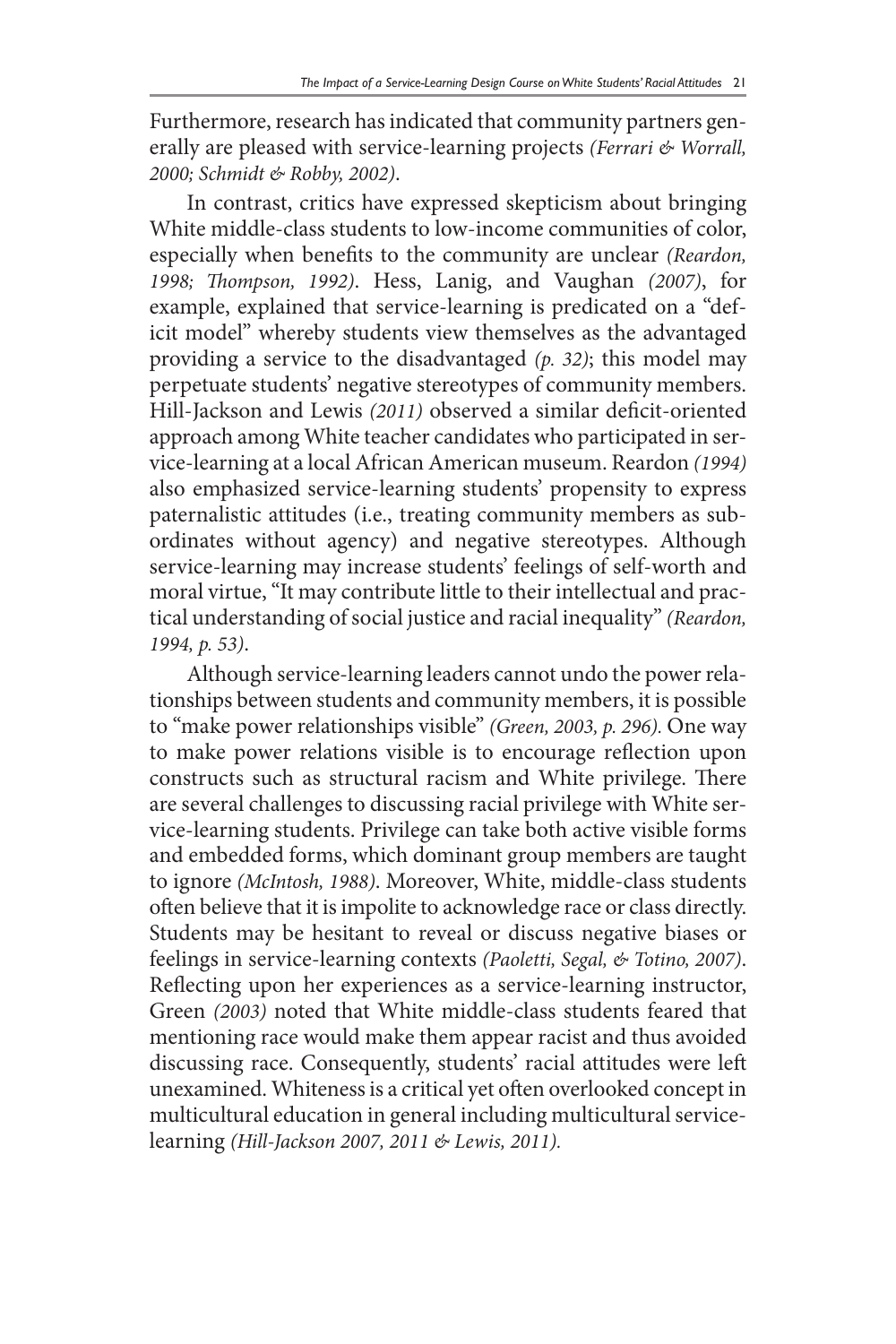### **The Setting: East St. Louis Community Open Space Design Studio**

In the current investigation, we examined the racial attitudes of White students enrolled in the East St. Louis Community Open Space Design Studio at a large predominantly White midwestern university. In the studio, landscape architecture students collaborated with community partners on design projects identified by the residents. During the time of the study, approximately 98% of the East St. Louis population was African American, and approximately 39% lived below the poverty level, as compared to the national average of 15.1% *(United States Census Bureau, 2010)*. This design studio was, and continues to be, part of a larger, university-wide multidisciplinary service project engaged in technical assistance and action research. The primary objective of the design studio is to teach basic design and participatory processes. Although the design process was central to the studio, various pedagogical techniques were included to raise awareness about East St. Louis history and community development. For example, students were required to attend tours of East St. Louis to learn about its history. Although most course readings address aspects of basic design, some pertain to multiculturalism and open space *(e.g., Loukaitou-Sideris, 1995)*. Students did not receive any direct instruction related to structural racism or White privilege.

The students and course instructor traveled to East St. Louis for three 2-day visits (i.e., outreach weekends) to conduct site analyses, meet with residents, attend community meetings, and participate in service projects. The first visit took place at the beginning of the semester, the second during the middle of the semester, and the final visit during the last week of classes. The instructor, an assistant professor of landscape architecture, facilitated lectures and supervised studio design. She accompanied students on all visits to East St. Louis. During outreach weekends, students worked with residents on park projects, such as designing a new plaza and revitalizing an existing park. Each project was structured as a participatory design process whereby the students proposed projects to the community, discussed residents' concerns, developed design alternatives, and then presented final plans to residents. Because many of the design projects were long-range and hypothetical, students also engaged in immediate service efforts, such as picking up trash in vacant lots or painting a community center.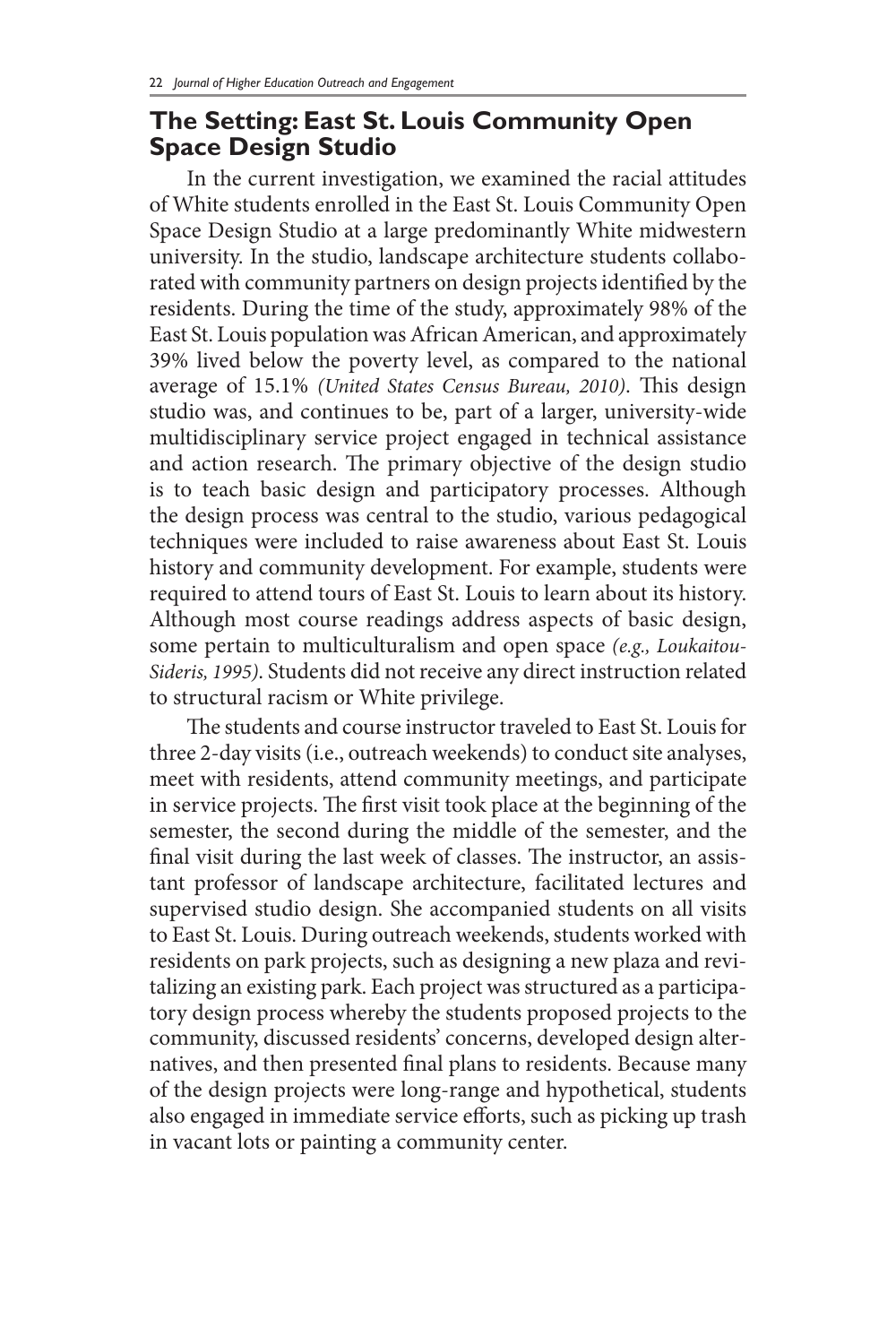### **Purpose and Rationale of the Present Study**

With notable exceptions *(e.g., Boyle-Baise & Langford, 2004; Hill-Jackson & Lewis, 2011)*, little prior research has focused explicitly on the racial attitudes of White students engaged in multicultural service-learning. Thus, the purpose of the current study was to explore these attitudes and related outcomes in one long-standing community-based design studio. Community-based learning has the potential to enhance students' sense of civic responsibility *(e.g., Astin & Sax, 1998)* and facilitate understandings of social justice *(e.g., Boyle-Baise & Langford, 2004)*; it also presents the possibility of reinforcing students' negative racial stereotypes *(Hess et al., 2007; Reardon, 1994)*. Empirical investigation of this design studio has the potential to provide insight into similar community-based design projects and to enhance the benefits of multicultural servicelearning for students and community members.

#### **Method**

A qualitative research approach is well-suited to examining relatively unexplored topics, especially those pertaining to multicultural issues *(Ponterotto, 2010)*. To this end, in the current study we employed qualitative methods to examine students' experiences via two sources: (a) responses to open-ended survey items (i.e., guided inquiries) at three time points and (b) a focus group discussion at the end of the term. The research team used a modified consensual qualitative research(CQR) approach (*Hill, Thompson, & Williams, 1997; Hill et al., 2005*), which uses an inductive process to understand the data and relies on consensus among team members to reduce individual bias. The research team selected CQR on the basis of its effectiveness in the study of complex racial phenomena *(e.g., Kim, Brenner, Liang, & Assay, 2003; Knox, Burkard, Johnson, Suzuki, & Ponterotto, 2003)* and because it provides rich descriptions of phenomena during the initial stages of exploration *(Hill et al., 1997)*. Similar to previous research, the method was modified to extend its use with data beyond individual interviews *(e.g., Clark, Spanierman, Reed, Soble, & Cabana, 2011; Sue, Capodilupo, & Holder, 2008)*; the essential components of CQR (i.e., multiple perspectives and external auditor) were retained. In contrast to traditional CQR, we included themes in the current study that were expressed by only one or two students. These divergent perspectives represent important counter-narratives that offer a rich and nuanced understanding of the phenomena of interest.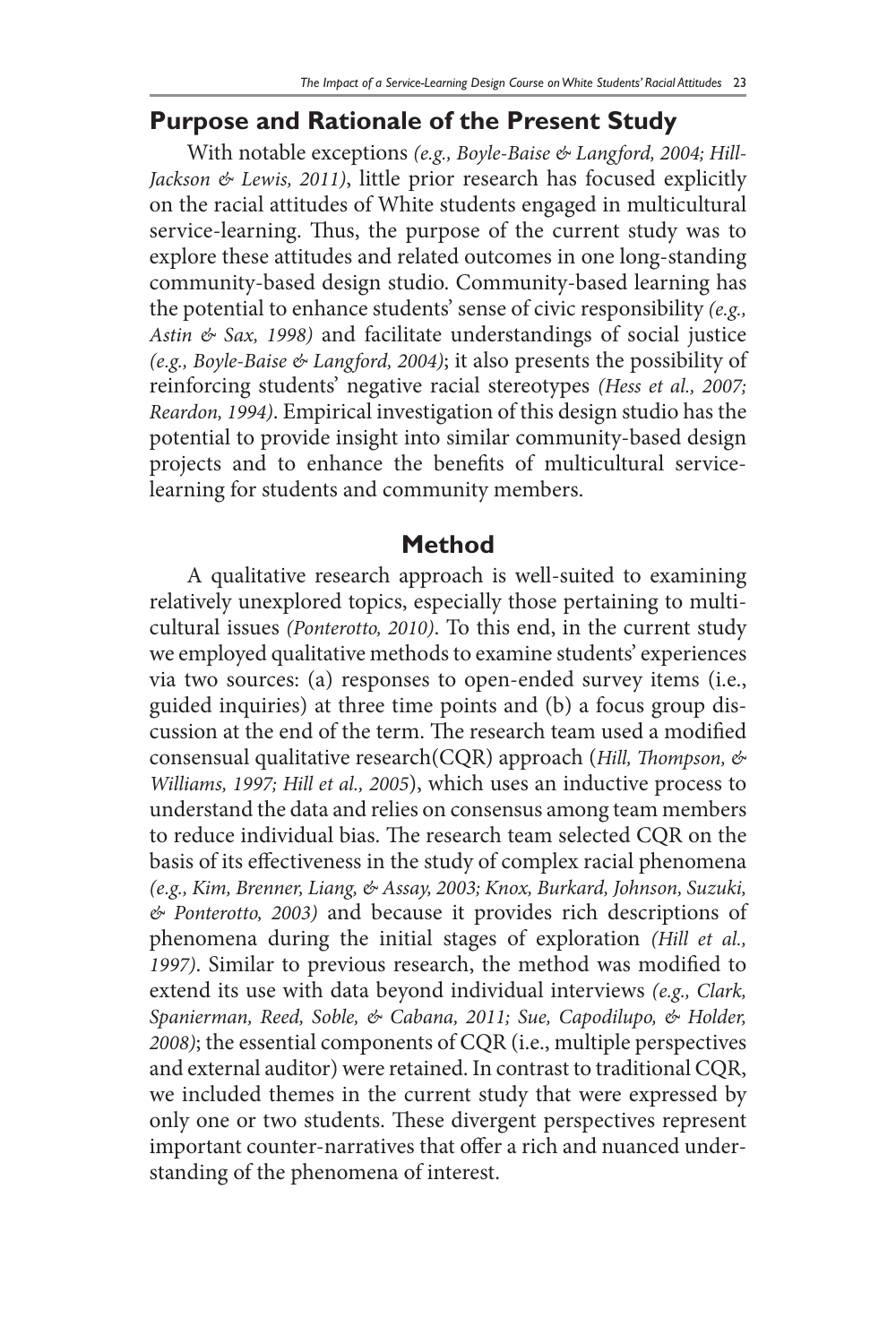#### **Participants**

The sample included 14 self-identified White undergraduate students and one graduate student (*N* = 15; 9 men, 5 women, and 1 not-indicated). Ages ranged from 20 to 30 years (*M* = 22.4; *SD*  = 3.16). All students self-identified as Christian, and all had completed at least one multicultural course at university. See Table 1 for demographic information. A subsample (*N* = 5, two women and three men) participated in a focus group discussion at the end of the semester.

| Participant<br>Number | Gender | Age | Visit ESL | <b>MC</b><br>Courses |
|-----------------------|--------|-----|-----------|----------------------|
| 0                     | Male   | 23  | Yes       | Two                  |
| 102                   | Male   | 22  | <b>No</b> | Two                  |
| 103                   | Female | 22  | Yes       | One                  |
| 104                   | Male   | 21  | Yes       | Two                  |
| 105                   | Male   | 21  | Yes       | One                  |
| 106                   | Female | 21  | No        | One                  |
| 107                   | Female | 30  | <b>No</b> | <b>Three</b>         |
| 108                   | Female | 20  | <b>No</b> | Two                  |
| 109                   | Male   | 20  | <b>No</b> | Two                  |
| 110                   | Male   | 23  | <b>No</b> | None                 |
| $\mathbf{H}$          | Male   | 29  | No        | Five+                |
| 112                   | Male   | 21  | No        | One                  |
| 113                   | Male   | 21  | Yes       | One                  |
| 114                   | Female | 20  | No        | Two                  |
| 115                   |        |     |           |                      |

**Table 1. Student Participant Demographic Characteristics** 

*Note.* MC Courses = Number of multicultural courses student completed as an undergraduate student; Visit ESL = participant had visited East St. Louis prior to enrolling in the course. Where students did not provide an answer, responses are blank.

### **Researchers**

The primary research team consisted of one White female assistant professor of counseling psychology, one White male counseling psychology graduate student, and one White female counseling psychology graduate student. An internal auditor, a White female assistant professor of landscape architecture and the instructor of the studio, was not involved in data collection nor analysis until the course was completed and grades were entered. An Iranian-Canadian female counseling psychology graduate student conducted an external audit of the preliminary data analysis. Team members primarily were interested in using an exploratory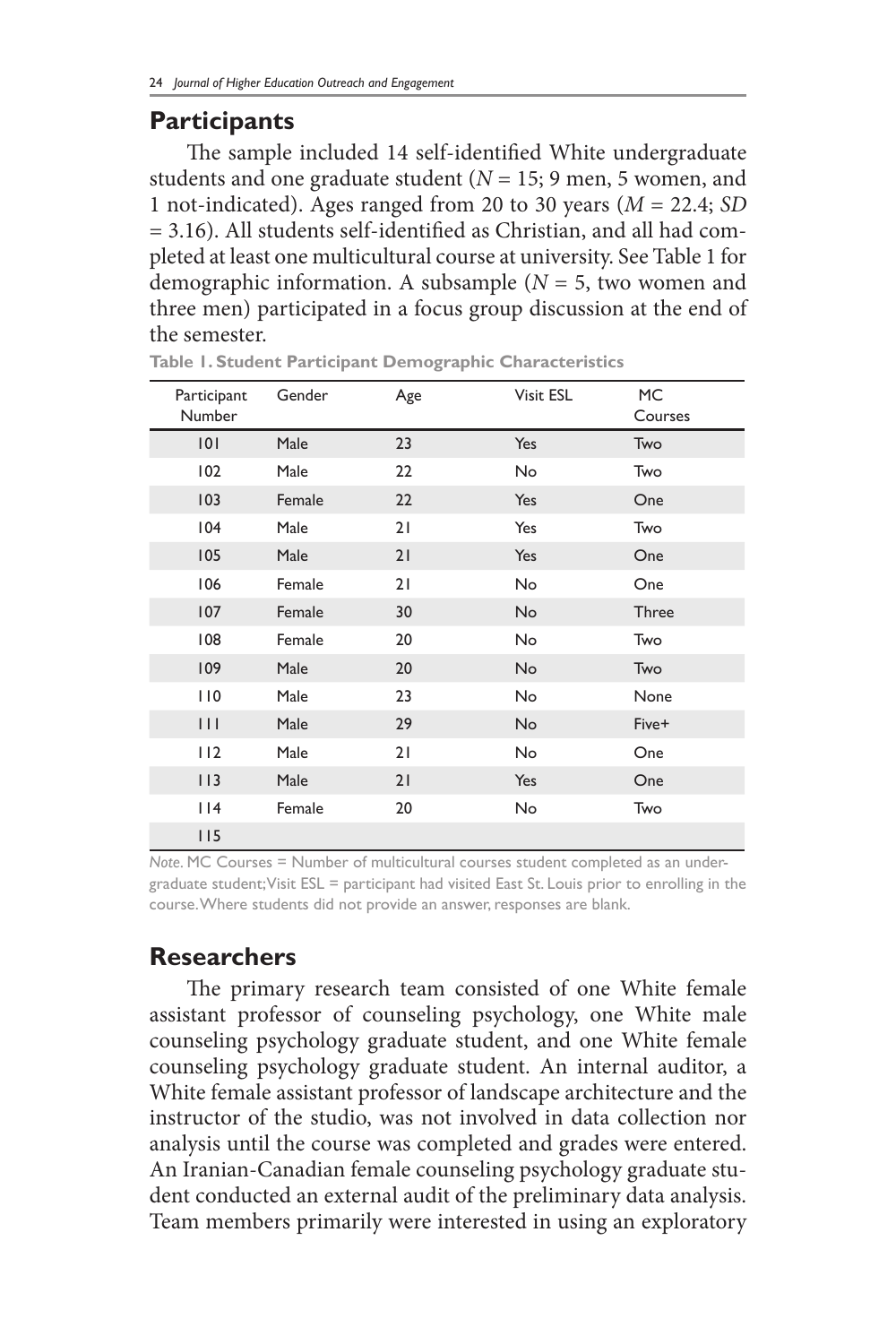approach to understand White students' racial attitudes. As recommended by Morrow *(2005)*, team members openly discussed their collective antiracist bias at the onset of the study and throughout the investigation. All were aware of their assumptions that many White students at the university of interest did not understand the societal context in which the community was located and were unaware of institutional racism and White privilege in the United States. The research team remained cognizant of such bias to reduce its effects on the analysis. Consistent with CQR, team members discussed power differentials among them based on degree status, discipline, gender, and race *(Hill et al., 1997; Hill et al., 2005)*. The team was dedicated to creating a respectful, egalitarian environment in which all members felt comfortable expressing their views.

### **Data Sources**

**Demographic form**. A brief demographic form was used to collect information on participants' age, gender, number of undergraduate multicultural courses completed, and whether or not students had visited East St. Louis previously.

**Guided inquiry questions.** Guided inquiry questions have been used in previous research focusing on process *(e.g., Heppner, Rosenberg, & Hedgespeth, 1992)* and learning *(e.g., Heppner & O'Brien, 1994)*. In the current study, guided inquiries (or open-ended questions) were designed to assess students' expectations for the course, knowledge of East St. Louis and its residents, and racial attitudes. Questions were developed through a review of the literature on White racial attitudes as well as discussions among the researchers about their prior experiences with undergraduate teaching; the internal auditor reviewed items and suggested minor changes. Students responded to different items relevant to racial attitudes and multicultural learning at each phase of data collection. In the first phase, students responded to five questions that focused on hopes and expectations (e.g., "What do you expect to see in East St. Louis?" and "What do you think are the main considerations when designing the public landscape in low-income communities of color?"). In the second phase, students responded to six questions that emphasized the process of the service-learning project (e.g., "What was the most meaningful part of your experience in East St. Louis?" and "Were you aware of your race while in East St. Louis? Please elaborate."). In the final phase, students responded to seven questions that required reflection on the semester-long experience (e.g., "Did your involvement influence how you feel about the physical and social conditions in East St. Louis?" and "In what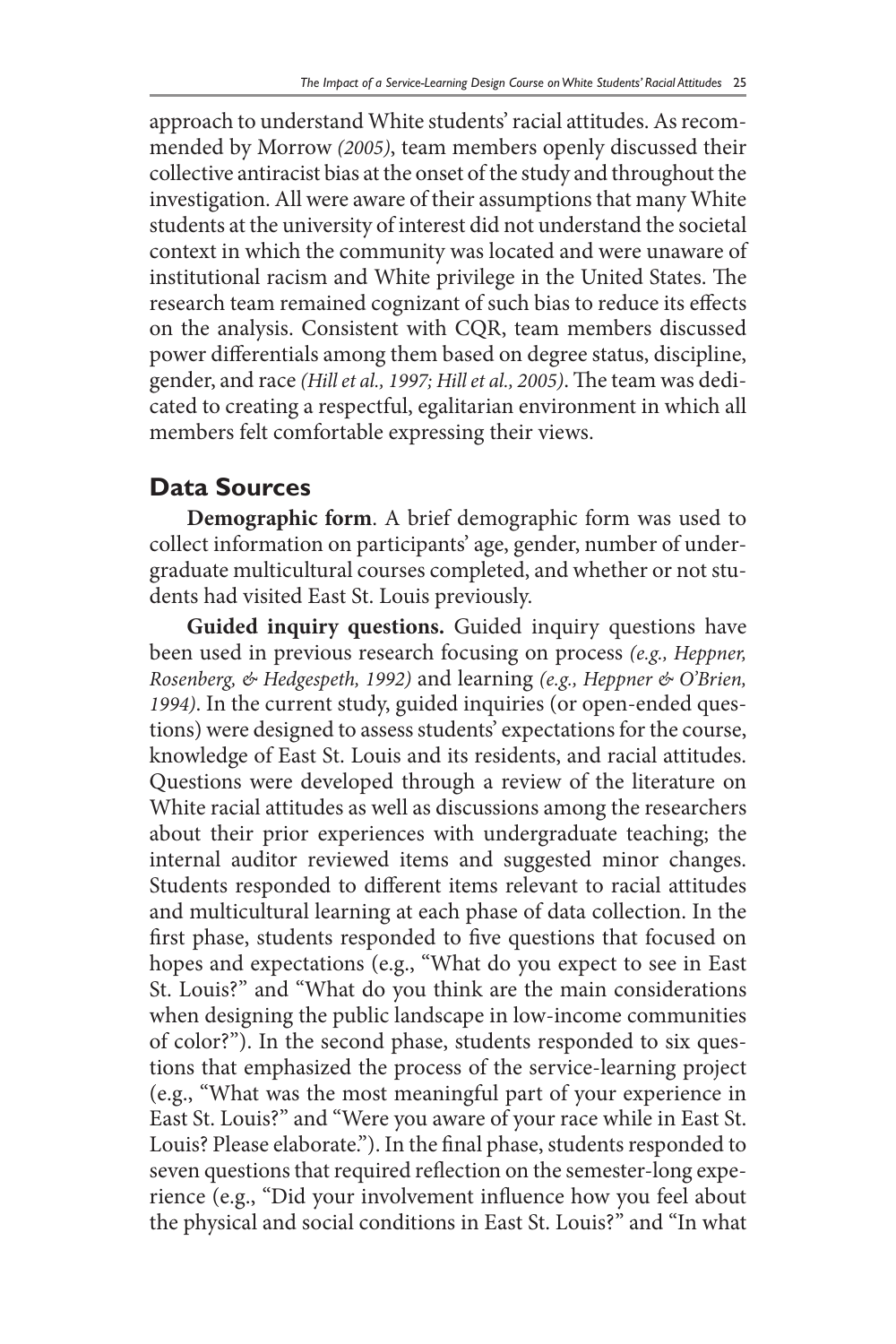ways, if any, have your views about racism changed as a result of your experience with the residents of East St. Louis?").

**Focus group protocol**. As suggested by Krueger *(1994)* and Krueger and Casey *(2000)*, focus group questions were designed to elicit deeper reflections on students' experiences in East St. Louis. Due to their interactive nature, focus groups are able to ascertain different kinds of information than guided inquiry questions *(Krueger, 1994)*. In addition to stimulating deeper reflection, focus groups also may serve to triangulate findings from open-ended responses *(Hill et al., 1997)*. The semi-structured format consisted of several questions that pertained to students' (a) overall experiences in East St. Louis in comparison to their initial expectations (e.g., "How has your experience in the East St. Louis project compared to your expectations?"); (b) reflections on various aspects of the East St. Louis community and project (e.g., "How has participating in the East St. Louis project influenced your thoughts or feelings regarding the African American community?"); and (c) thoughts about their own racial attitudes and identity (e.g., "How has participating in the East St. Louis project influenced your thoughts or feelings regarding issues of race?"). The focus group protocol was developed with questions similar to the guided inquiries in order to elaborate on students' responses to the guided inquiries.

### **Procedure**

The researchers obtained approval from the institutional review board where the data were collected. During spring semester 2005, they solicited voluntary participation for the guided inquiry questions at three time points. All students enrolled in the course completed the guided inquiries at all time points; they wrote their guided inquiry responses independently during class time. Participants completed the demographic form during the first administration. The phases of the research project are congruent with the timeline of the site visits. Two graduate students in the primary research team conducted all data collection. They administered paper and pencil guided inquiry survey packets to students on three occasions during class while the instructor was not present: (a) during the second week of class before students traveled to East St. Louis, (b) during the fifth week of class, after students' first visit to East St. Louis to work with community members, and (c) during the 16th and final week of class. Responses to open-ended questions were transcribed verbatim, and identifying information, except for gender and age of the participant, was removed. Code numbers were assigned to identify each participant during the remainder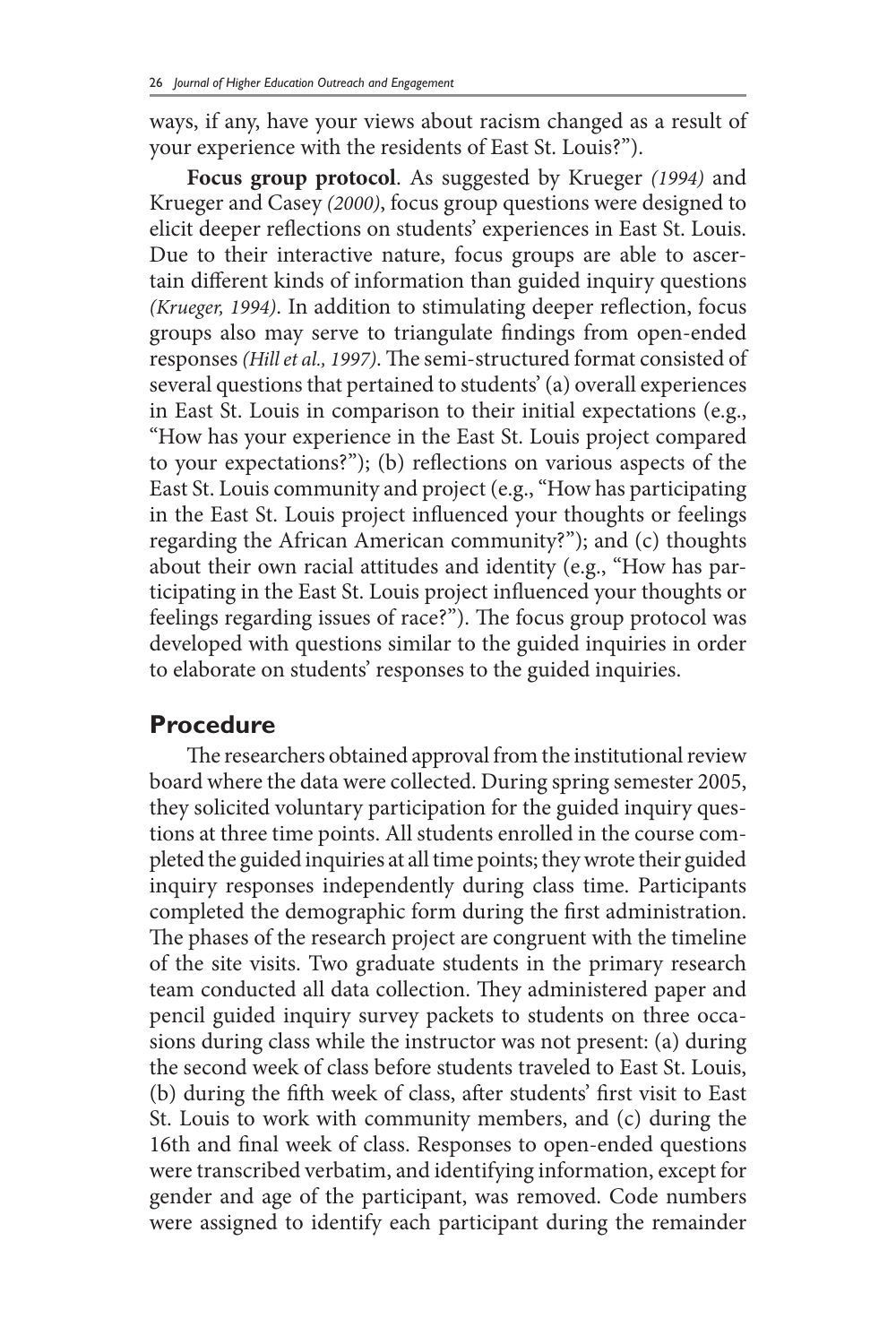of the investigation. The researchers did not analyze data from one African American student because the focus of the investigation was on White students' racial attitudes.

On the last day of class, students were invited to participate in a focus group, the purpose of which was to triangulate findings from open-ended responses and encourage deeper reflection. Five students expressed interest, and all were available to participate. The same graduate students who administered the surveys also conducted the focus group in a private location on campus. The audio-recorded focus group discussion lasted approximately 75 minutes. The recording was transcribed verbatim, and identifying information except for gender and code number was removed.

### **Data Analysis**

**Phase 1**. During Phase 1 of the analysis, the primary research team (i.e., counseling psychology professor and two graduate students) worked collaboratively to achieve consensus on domains and common themes. First, the graduate students independently read the open-ended responses and focus group transcript several times to identify domains and common themes. Then, they presented the preliminary analysis to the second author (i.e., counseling psychology professor), who suggested several modifications. Researchers agreed upon topic domains but condensed or deleted certain themes within domains. After the design studio was completed and grades were entered, the last author (i.e., course instructor) reviewed the findings and provided feedback. The team incorporated her feedback and made minor modifications for clarity.

**Phase 2**. During the second phase of data analysis, the primary team presented the domains and themes to the external auditor, a graduate student who had no prior involvement with the project. She reviewed all the raw data to determine whether the domains and themes accurately reflected the data. Subsequently, she recommended deleting several themes, combining others, and revising some (e.g., clarifying the name of the theme). Upon arriving at a consensus, the team revised domain names, combined a number of themes to increase parsimony, and clarified subthemes to better reflect the data. Each investigator independently reviewed the audit and suggested minor modifications.

**Trustworthiness**. Data analysis addressed standards of trustworthiness via four criteria *(Lincoln & Guba, 1985; Morrow, 2005)*: credibility (e.g., examining codes that supported or contrasted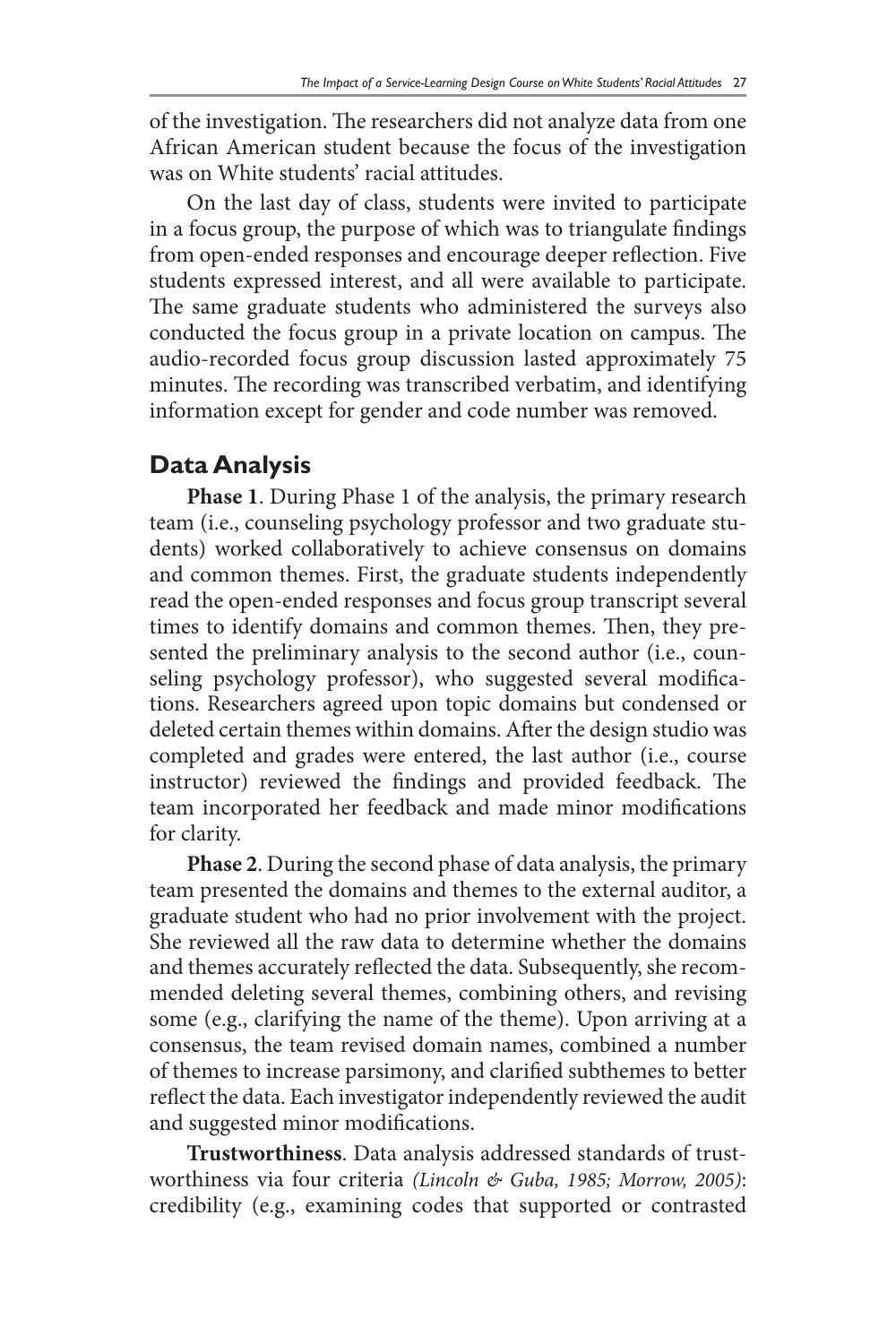with main themes, using multiple sources of data collection, and involving multiple investigators); transferability (e.g., providing detailed descriptions of the context); dependability (e.g., using auditors); and confirmability (e.g., including participants' quotations to support researchers' conclusions).

#### **Findings**

The researchers identified three overarching domains: (a) Hopes and Expectations, (b) Experiences Throughout the Service-Learning Process, and (c) End of Year Reflections. See Table 2 for an overview of the domains and respective themes. The three domains correspond with the three time points of data collection. Within each domain, several themes emerged. Although each theme is distinct, they are not mutually exclusive. As noted above, certain counter-narratives expressed by only one or two participants are included. The participant's code number and gender follow each quotation (e.g., 101, M). Occasionally, retrospective data from the focus group are included to augment guided inquiry responses. When focus group data are featured, the participant's gender and code number (e.g., Focus Group, F1) are provided. Efforts to uphold confidentiality precluded researchers from matching focus group participants to those from the guided inquiries. In this section, we report and thematize participants' responses, whereas in the following section, we discuss and interpret the findings.

| Theme                                                                               | <b>Definition</b>                                                                                                                |  |  |  |
|-------------------------------------------------------------------------------------|----------------------------------------------------------------------------------------------------------------------------------|--|--|--|
| Domain 1: Hopes and Expectations (Prior to service-learning)                        |                                                                                                                                  |  |  |  |
| Theme 1: Gain a "real world" experience                                             | Students identified applied professional<br>experience as their primary motivation.                                              |  |  |  |
| Theme 2: Expectations about community<br>and its members                            | Students anticipated observing negative<br>East St. Louis media representations and<br>stereotypes they had learning previously. |  |  |  |
| Theme 3: Fixing East St. Louis                                                      | Students expected to solve the city's<br>problems through service.                                                               |  |  |  |
| Domain 2: Experiences Throughout Service-Learning Process (during service-learning) |                                                                                                                                  |  |  |  |
| Theme 1: Confirming environmental<br>expectations                                   | Students' negative expectations about the<br>environment often were confirmed.                                                   |  |  |  |
| Theme 2: Feeling conspicuous as White<br>person(s) in East St. Louis                | Students felt noticeable on account of<br>their Whiteness in East St. Louis.                                                     |  |  |  |
| Theme 3: Expressing negative emotional<br>responses to the experience               | Students expressed fear, sadness, pity, and<br>anger.                                                                            |  |  |  |

**Table 2. White Students' Racial Attitudes: Domains, Themes, and Definitions**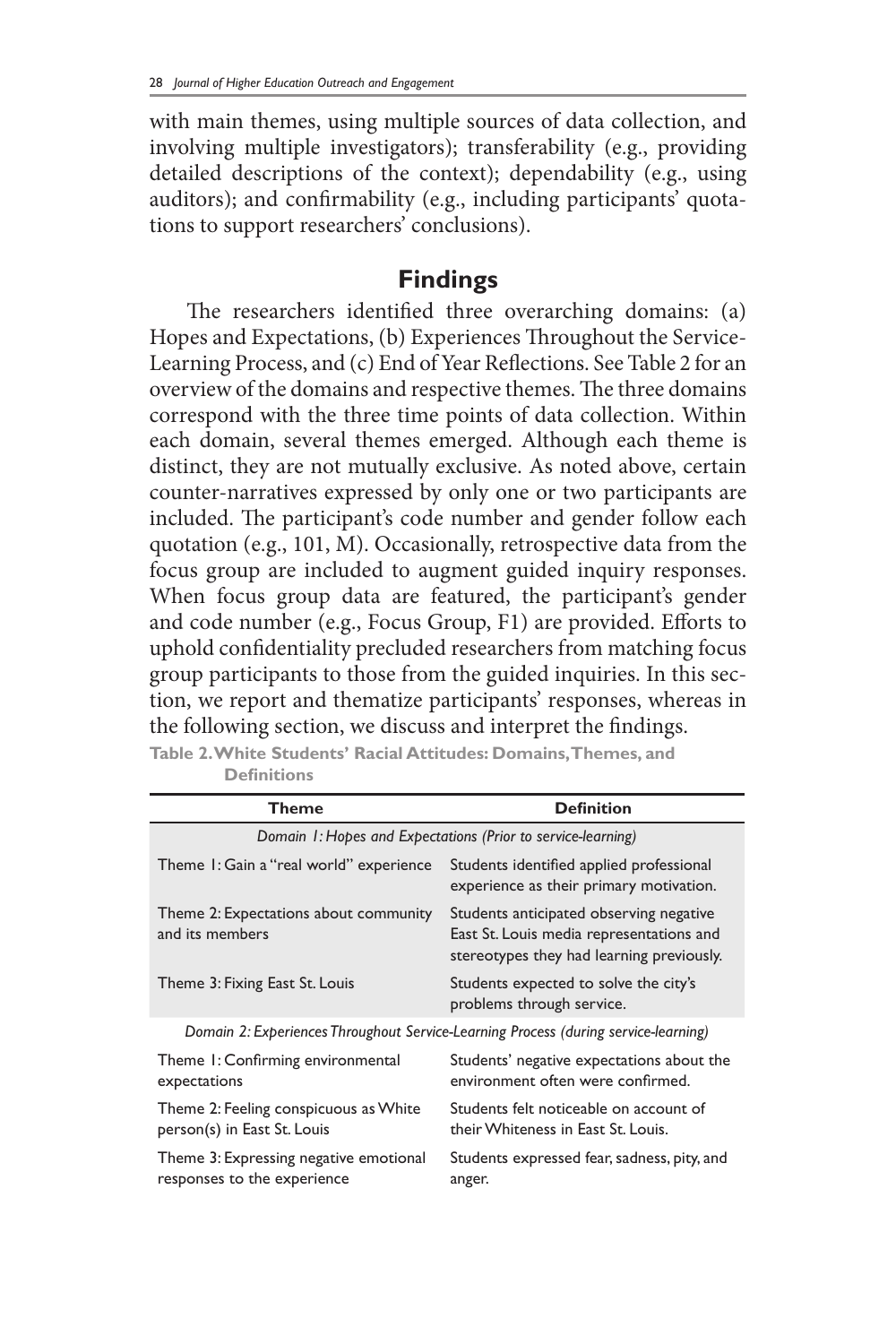| Theme 4: Making meaning through col-<br>laboration with community members                   | Students identified connecting with and<br>learning from community members as the<br>most meaningful part of their experience. |
|---------------------------------------------------------------------------------------------|--------------------------------------------------------------------------------------------------------------------------------|
|                                                                                             | Domain 3: End of Year Reflections (after service-learning design studio)                                                       |
| Theme 1: Denied influence of design<br>studio on racial attitudes toward people<br>of color | Students stated that service-learning did<br>not influence their racial attitudes.                                             |
| Theme 2: "It's not my fault!" Blamed<br>community members                                   | Students held community members<br>accountable for the state of East St. Louis.                                                |
| Theme 3: Gained perspective and/or<br>awareness of social identity                          | Certain students gained awareness of<br>their social location.                                                                 |

## **Hopes and Expectations**

In the broad domain of Hopes and Expectations, three themes represent what students anticipated prior to engaging in the service-learning design studio.

**Theme 1: Gaining a "real world" experience**. When asked about their motivation for enrolling in the design studio, the majority of students identified applied professional experience as their primary motivation. For example, one student noted, "I chose this studio because we are going to work with the public and with the people of the community with which we are designing for. I like to interact directly with people who want the design and change" (107, F). Another participant explained:

I feel it will give me the experience of a real life project in which I am allowed to see every aspect of it. For example, I will interact with the community and then design for their needs. It will offer practical client relationships. (106, F)

Linked to the "real world" component of the design studio, students wanted to serve others and hoped to grow personally and professionally. For example, one student stated, "I think it [working in East St. Louis] will open my mind up to a larger awareness of humanity" (114, F). Another noted, "I could not only contribute my knowledge about the area, but learn new things, meet new people, and help better my community" (105, M).

**Theme 2: Expectations about the community and its members.** The majority of students had negative expectations about East St. Louis and its members. Students anticipated seeing "a lack of interest by the community" in general and only "a few hard-working people trying to turn things around" (109, M). They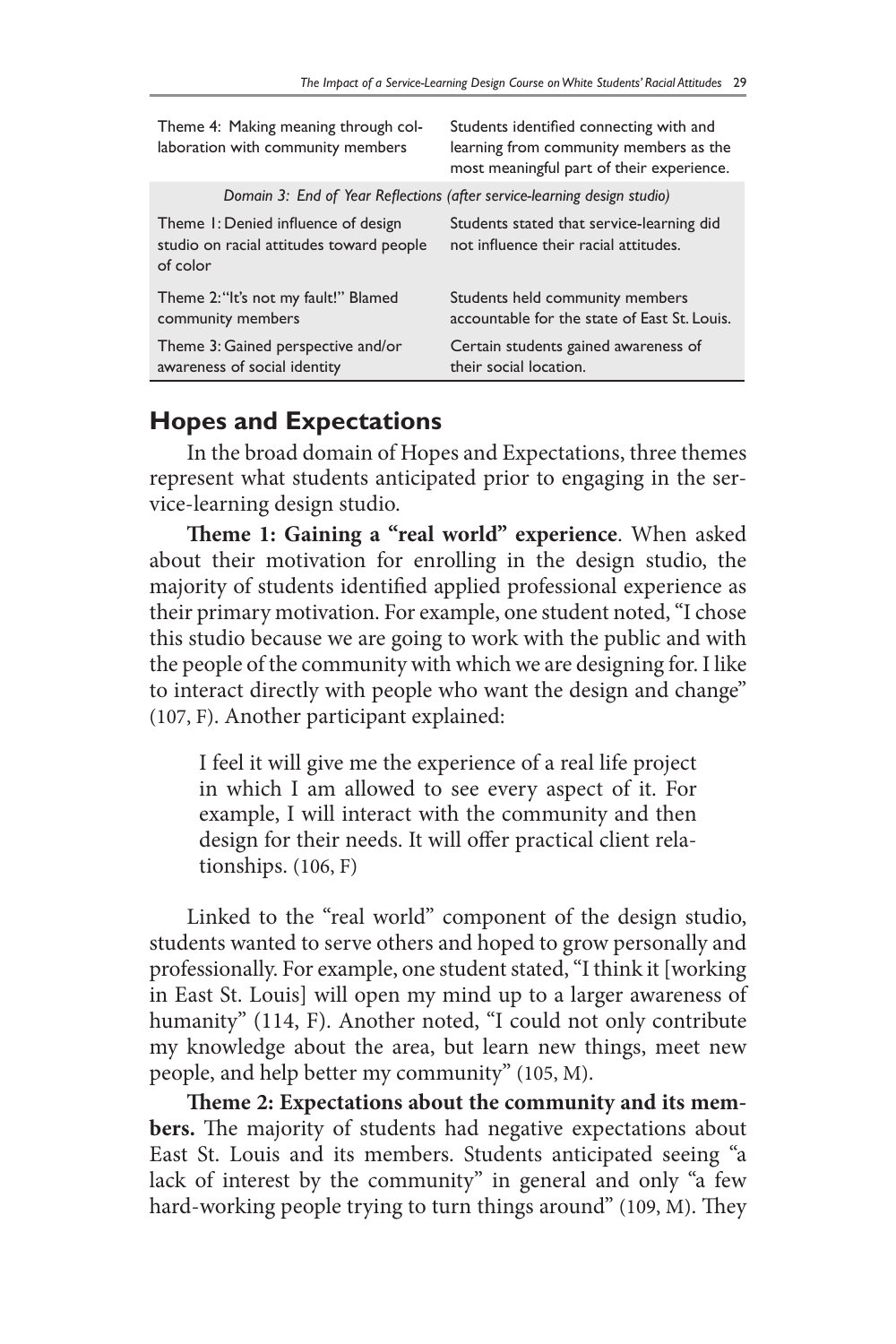expected to witness conditions that were consistent with media representations of East St. Louis and previously learned stereotypes. One student noted, "I expect to see what I see in pictures. Burned buildings, boarded-up houses, garbage, crime, unclean streets and neighborhoods" (108, F). Another student expected to see "lots of vacant, run down buildings and homes" (101, M). Referring to a previous experience in East St. Louis, a student reported, "I have always heard a lot of violence taking place. . . . My high school basketball team played at [a high school in East St Louis] and were escorted into the building by guards" (102, M). Reflecting back during the focus group discussion, students likened their earlier expectations of East St. Louis to portrayals in National Lampoon's Vacation *(Ramis & Simmons, 1983)*. More specifically, they recalled a dangerous characterization of East St. Louis where the White, middle-class Griswolds were robbed when they stopped to ask for directions.

In contrast, three students expected to witness community members who took pride in their community. For example, despite her expectations to "encounter many people living below the poverty line and many dilapidated structures," one student also anticipated "a strong sense of community" (103, F). Another expected to see "a lot of people whose optimism and spirit belongs to a better urban environment than that in which these qualities currently reside" (110, M).

**Theme 3: Fixing East St. Louis**. Most students demonstrated a desire for "rehabilitating" (103, F), "improving" (108, F), and "fixing" (Focus Group, F2) what they perceived to be a "misguided and unfortunate" (109, M) community. For example, one student wrote, "It would be a good learning experience to find solutions to issues [East St. Louis community members] face" (101, M). Students saw the studio as "an opportunity to improve human aspects of life" (114, F). Another student explained, "I chose this studio in order to learn strategies for turning around a misguided/unfortunate community. I want to learn how parks can help rehabilitate rundown communities" (109, M). Recalling her earlier sentiments, a focus group participant stated:

I kind of came in with this idea of how great would it be if I could solve all of East St. Louis' problems. Not really knowing what they were, but expecting that something that I did would actually matter and make sense, and just hoping that I could accomplish something out of the studio other than just learning how to draw better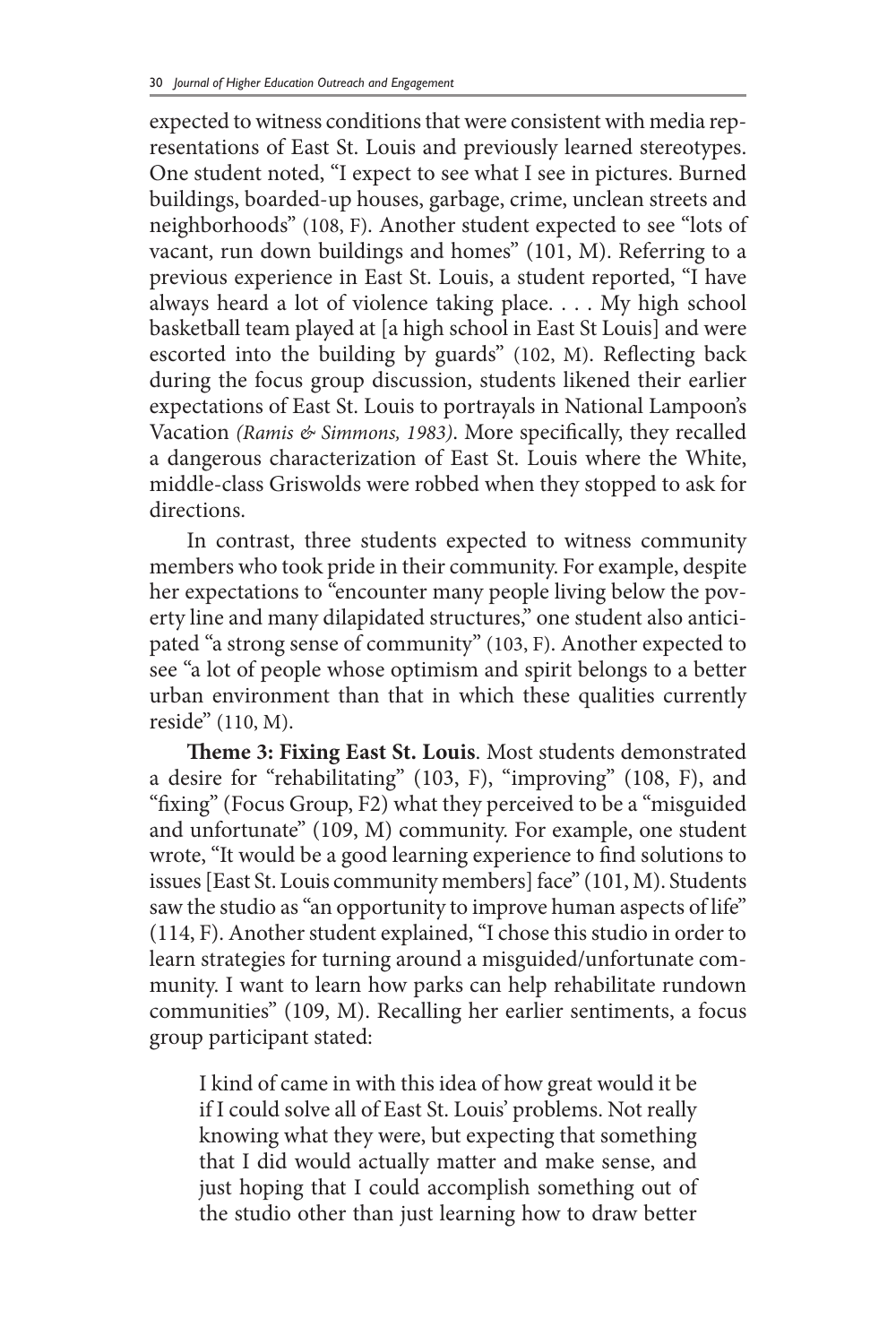and how to communicate better, but actually finding some way to fix the problem. (Focus group, F2)

In this way, students held paternalistic notions of expecting to identify solutions for a subordinate community plagued by poverty.

### **Experiences Throughout the Service-Learning Process**

In the broad domain of Experiences Throughout the Service-Learning Process, four themes emerged that captured students' experiences during the semester-long service-learning project.

**Theme 1: Confirming environmental expectations.** Several students reported that their visits to East St. Louis confirmed their negative expectations of the environment. One remarked, "There were many burnt, vacant, or boarded up homes, and many empty lots" (101, M). Another stated, "It was similar [to my expectations] in the fact that the population was mostly African American. It was also similar to expectations in the fact that the city was rather run down in certain areas" (113, M). Students primarily perceived East St. Louis as a dilapidated city, which matched their initial expectations. One student, however, was surprised that despite his negative expectations, "The parks were in better condition than [he had] thought [and] the new commercial area was really nice" (102, M).

**Theme 2: Feeling conspicuous as White person(s) in East St. Louis**. Almost all of the students reported feeling noticeable and out of place on account of their Whiteness. Students were aware of being the numerical minority for the first time in their lives. For example, one expressed, "I was one of 13 other White people. It was pretty noticeable we were the minority" (114, F). Furthermore, students felt they were noticeable to the community members. For example, one observed that "a lot of people were curious as to what we were doing just as I had expected, because we stood out as a big group of Whites" (101, M). Another student described, "The only other race I saw while I was there, besides our group, was a White mail carrier. I felt like an outsider" (103, F). Notably, two students also reported a change in perceptions of prejudice toward White people. They exclaimed, "I feel less racist, but am more aware of racism toward Caucasians" (105, M) and "I found out that racism is a bigger issue than I had expected. When we visited a couple different neighborhoods, the residents felt as if we were in their territory" (112, M). Students' perceptions of prejudice toward White people are problematic and will be reflected upon in the discussion.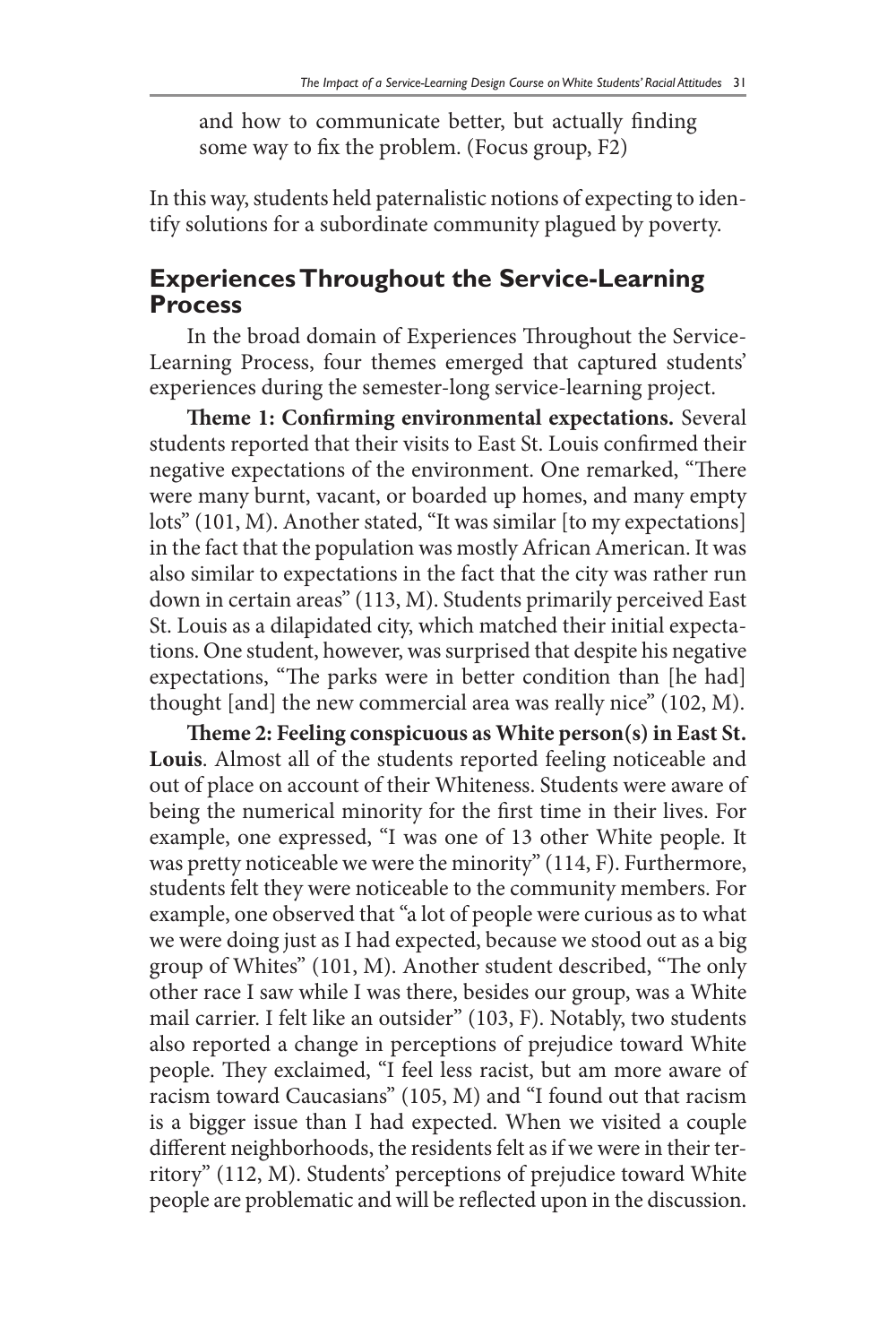Despite an overall heightened awareness of their minority status, the majority of students did not reflect further on this topic.

**Theme 3: Expressing negative emotional responses to the experience**. Students expressed a range of negative feelings throughout the design studio. Most often, they discussed fear and concern about their safety in East St. Louis. For example, one student shared, "I felt safe with the group [of students], but when I wandered away for a minute I did feel a little uncomfortable when a group of three young Black males approached" (101, M). A focus group participant provided a specific example of a time when she felt fearful during the service-learning experience. She said, "When we went over to Lincoln Park for the first time, there was a group of people drinking. They were being drunk and hanging out. They were people you'd be nervous of" (Focus group, F2). In a unique case, one student expressed that after "talking with residents about their hopes for their community", he went from "fearing East St. Louis to feeling connected" (105, M).

Other students expressed feelings of sadness, pity, and anger toward East St. Louis residents. For example, one student felt sad that "people . . . are living like this at such a large scale rather than as just a segment of the community" (104, M). One student expressed anger that he "had to come in and clean up their mess, just so they could trash it again and not care" (105, M). In contrast to the breadth and depth of negative emotions, one particular student felt "really good and useful in the efforts of bettering/revitalization of parks/open space" (112, M).

**Theme 4: Making meaning through collaboration with community members**. Notably, the majority of the students made meaning of their experiences through personal connections with community members. Students reported that interacting with the residents was the most meaningful part of the design studio. One explained, "Learning from [community members] how they think we could help was a great experience" (101, M). More specifically, some students identified their most memorable experience as meeting a particular family and restoring a fountain in honor of their deceased mother. Students presented their individual projects to 20 family members, who then selected some for further development.

Students reported that they learned more about park design by engaging with community members. Focus group participants provided a specific example of what they learned from community members throughout the service-learning experience. For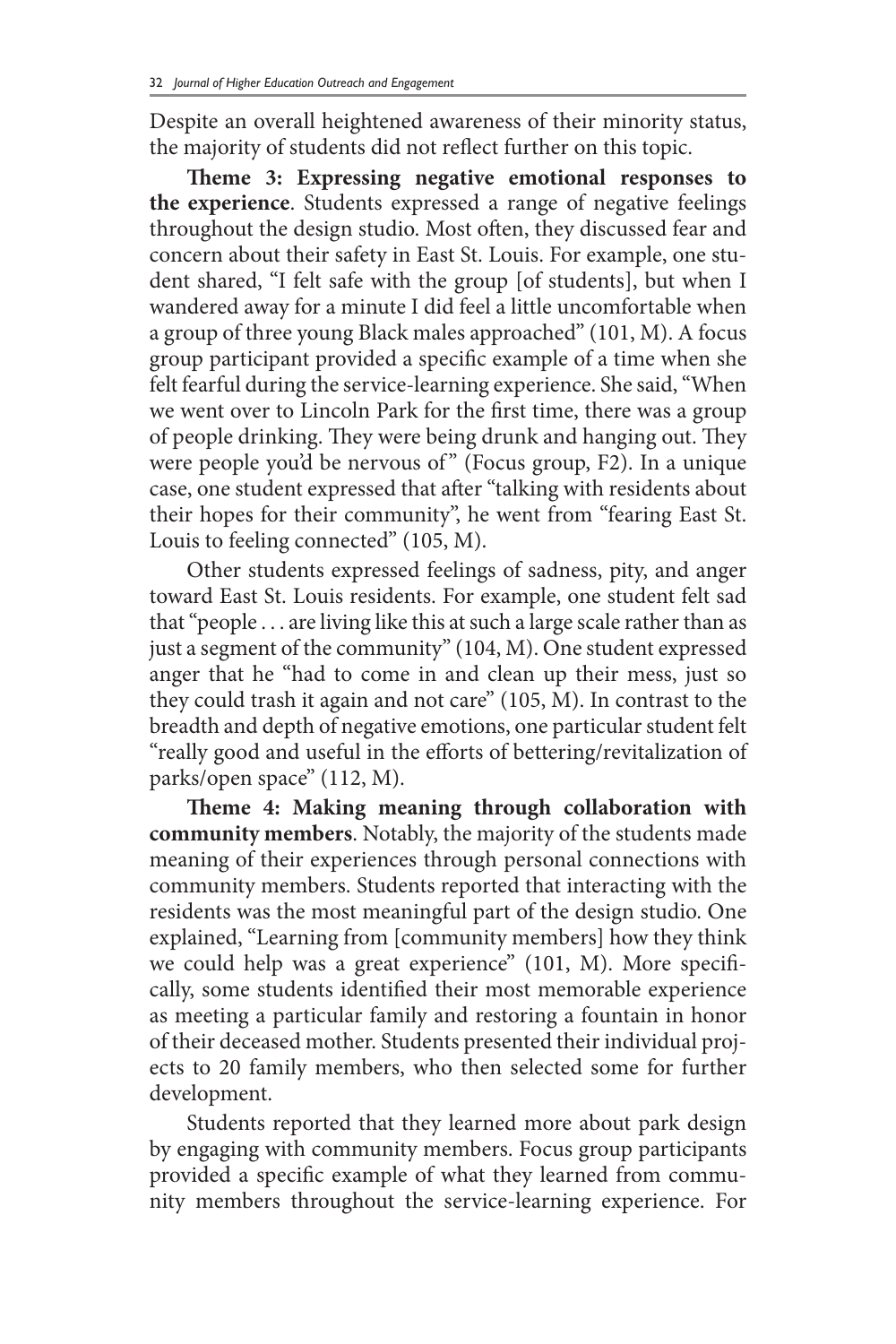example, one reported that she learned that community members prefer walking paths around the perimeters of park areas as a safety measure and described this as "unique because we're usually taught to put walking paths through parks" (Focus Group, F2). Students reported that community members "provided more insight than just a map and statistics could" (115, gender not indicated).

### **End of Year Reflections**

The final broad domain was composed of three themes that represented students' thoughts and feelings at the end of the year.

**Theme 1: Denied influence of design studio on racial attitudes toward people of color**. When asked directly whether the community-based design experience influenced their perceptions of racism, almost all participants stated that it did not. Some students noted having always treated all people equally. One asserted, "My views [on racism] have not changed, I still view everyone as equals" (113, M). Another remarked, "I don't feel like my views on racism changed during the course. I was always raised to treat people with respect and fairly no matter who they are" (101, M). Moreover, students did not believe that race was a factor to consider regarding the role of parks in East St. Louis. A few students felt that other factors such as "income" were more pertinent than race to discussions of the East St. Louis environment. A focus group participant reported, "The experience made me think about income" (Focus group, F2). Racial color-blindness, discussed in detail below, permeated student responses to a guided inquiry question about whether the role of parks changes in the context of a low-income community of color. One student stated, "No. People are people. All want the same things" (110, M).

**Theme 2: "It's not my fault!" Blamed community members.**  Despite learning from and connecting with particular community members, students predominantly described them as irresponsible, apathetic, and lacking pride in their neighborhood. One noted, "I feel like many residents in East St. Louis are content with the living conditions because they lack the want or the motivation for change" (103, F). Another expressed, "Because these parks are in poor condition, residents of ESL don't seem to appreciate and/or recognize their purpose" (102, M). A focus group participant explained:

The problem is that, I don't know what East St. Louis was like when everybody was there, but I'm pretty sure that all the trash that is there now probably did not come and sit there from like way back when. . . . That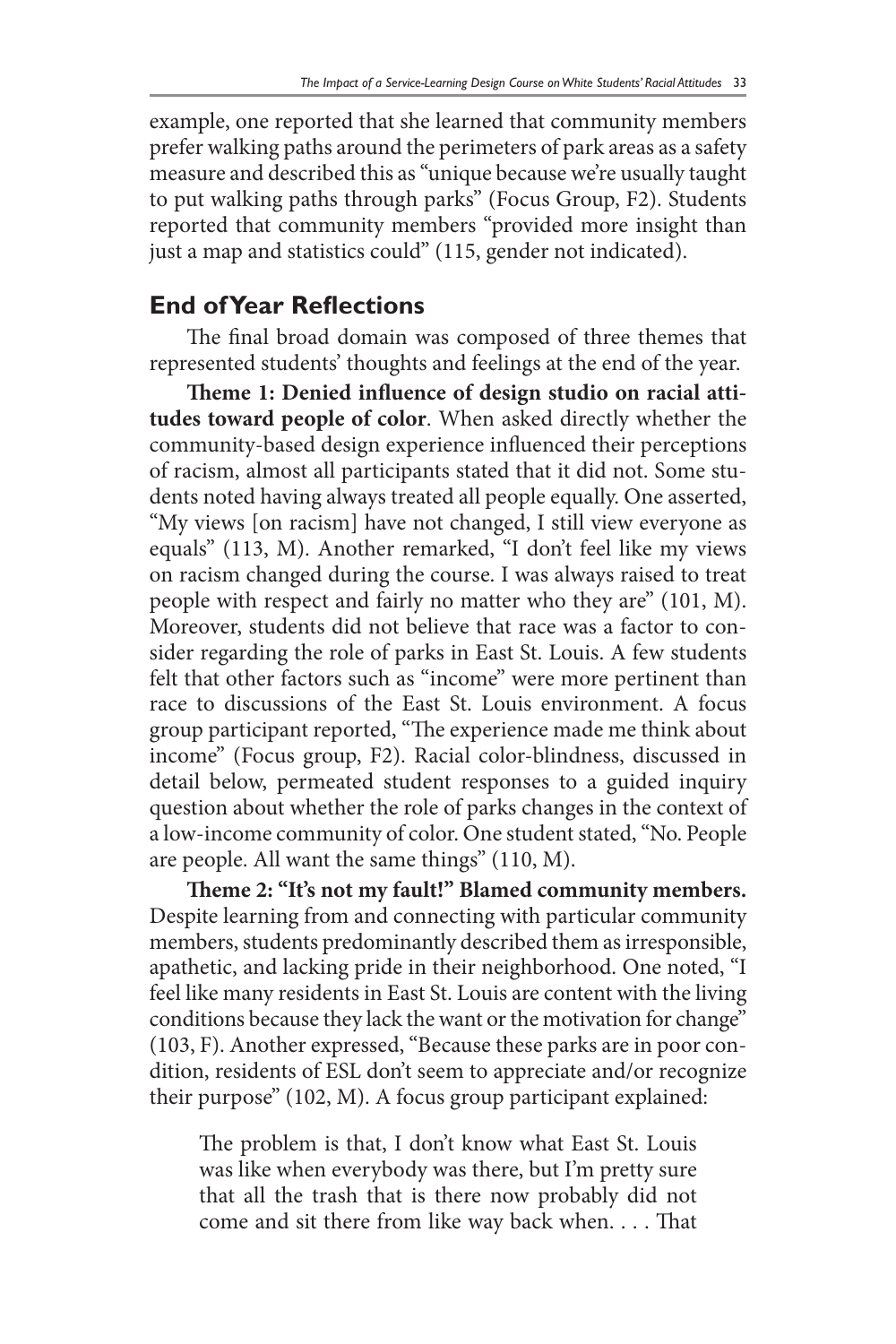came from people just being irresponsible and that has to do with how much pride you have in your own community. I can understand where money does affect a lot of things, but responsibilities that you have just as a person living in a community aren't affected by income. (Focus group, F2)

Focus group participants reacted defensively when a minister in East St. Louis brought racial disparities to the forefront of their experience. Upon reflection on the minister's comment that White people contributed to the current conditions of East St. Louis, students reported that the minister's comment was inappropriate. One student perceived the minister's comment to be accusatory. A focus group participant explained:

I felt like "Why are you telling me this?" Especially to a group of . . . twenty-one-year-old college kids . . . it's not our burden or fault that this is the way things are. . . it made me feel like he was trying to pass off the blame to us, as White people, and I didn't feel like I deserved any blame for what was going on down there. (Focus group, M1)

In response, another participant elaborated:

[East St. Louis community members] were not that active or responsible. . . . It took us to go there and start cleaning some stuff up for them to kind of chip in and do their part. I know my mom goes on walks and takes a garbage bag with her and picks up trash when she walks around the neighborhood to try and make the neighborhood look a little better. (Focus group, M2)

Students approached service-learning as a form of charity and considered simple acts such as picking up trash on leisurely walks as a commodity that all people share equally. In contrast to the above comments, one student expressed the following: "I knew from news that the area was not in the best physical and social condition. I realize now that a lot of people don't want it to be like that but it's very hard for them to make a difference" (101, M). Overall, the majority of students held East St. Louis community members accountable for the state of East St. Louis without considering the sociohistorical context of the partnering community or the larger context of institutional racism in the United States.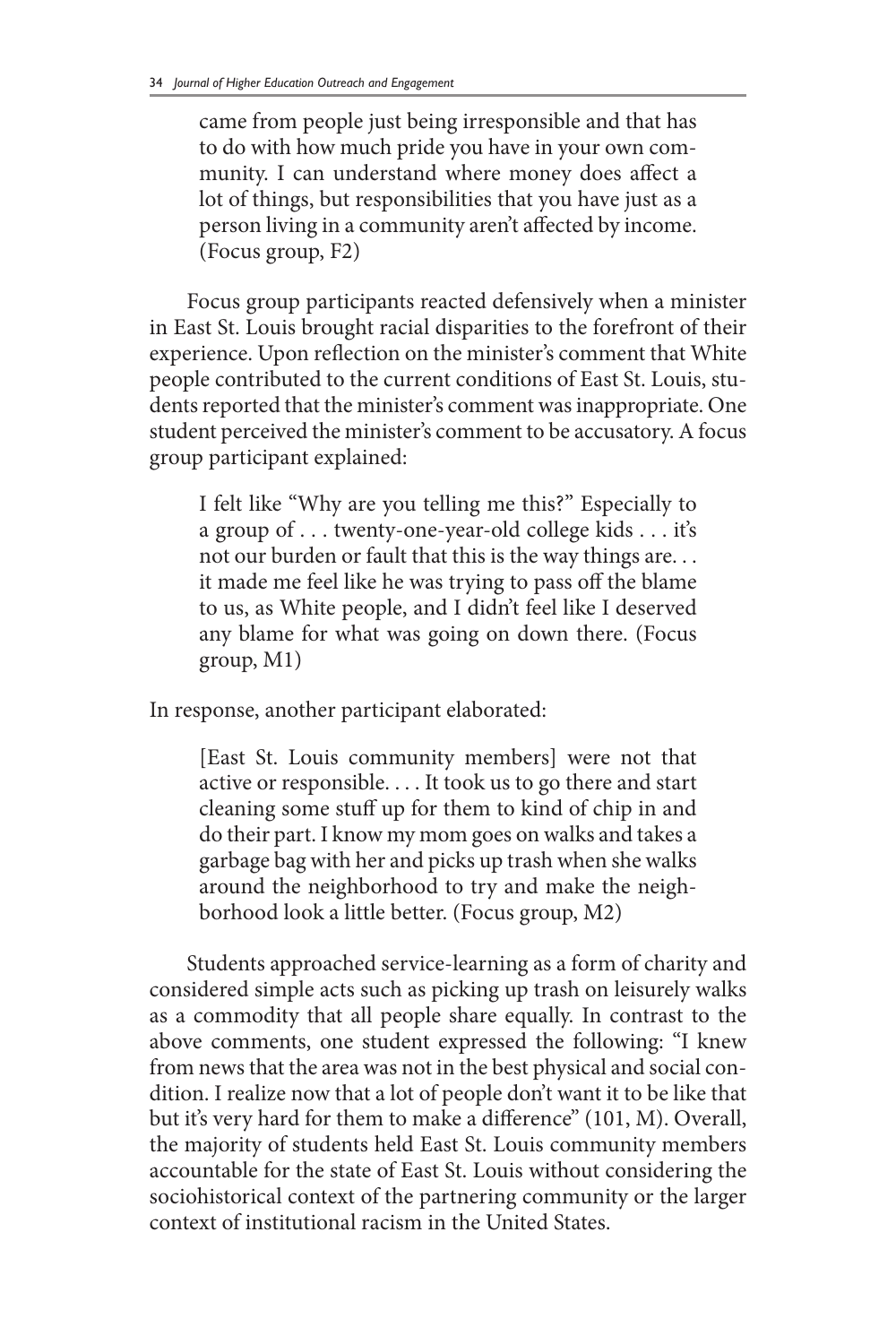**Theme 3: Gained perspective and/or awareness of social**  identity. By the end of the semester, a few students became aware of some of the lived realities of East St. Louis community members. For instance, one stated, "I feel like I've gained a view on something unfamiliar to my life. I grew up in a middle class suburb and [have] never really seen poverty this bad before" (108, F). Focus group participants became aware of their perception of safety within their own communities and, at times, linked perceptions of safety to their racial group identities. For example, one focus group participant said, "Safety is something that [East St. Louis residents] always think about when they go to the parks. . . . And being White, I don't know if that has that big of an effect on it, but in my community I guess I feel safe going to a park" (Focus group, M2). Another focus group participant added, "I feel sheltered. I haven't been exposed to feeling unsafe in a park and having to have a police escort to do everyday things. . . . It was just a lot of things I haven't come across before being the majority race" (Focus group, F1). In sum, by the end of the design studio, certain students began thinking about their own social location.

#### **Discussion**

By examining White students' racial attitudes throughout one landscape architecture service-learning design studio, findings from the current study add to the literature on multicultural service-learning. Despite previous findings that service-learning enhances students' racial understanding *(Astin & Sax, 1998; Eyler et al., 1999)*, the multicultural learning outcomes in the present study were more nuanced and complex. Although students reported making certain professional gains because of the "real world" context of service-learning and exposure to a diverse setting that few had visited before, findings suggest that this particular servicelearning project did not necessarily lead to enhanced racial awareness or multicultural sensitivity.

Throughout the design studio, the majority of students blamed residents for community conditions and did not consider the larger social, political, and economic context. These findings make sense in the context of a predominantly White university, in which students rarely have an opportunity to discuss power, privilege, and oppression. To frame the discussion of students' racial attitudes and offer recommendations to university personnel, the authors feature three key concepts that were expressed across domains: reinforcing negative stereotypes, exhibiting color-blind racial attitudes, and conveying paternalistic notions of helping.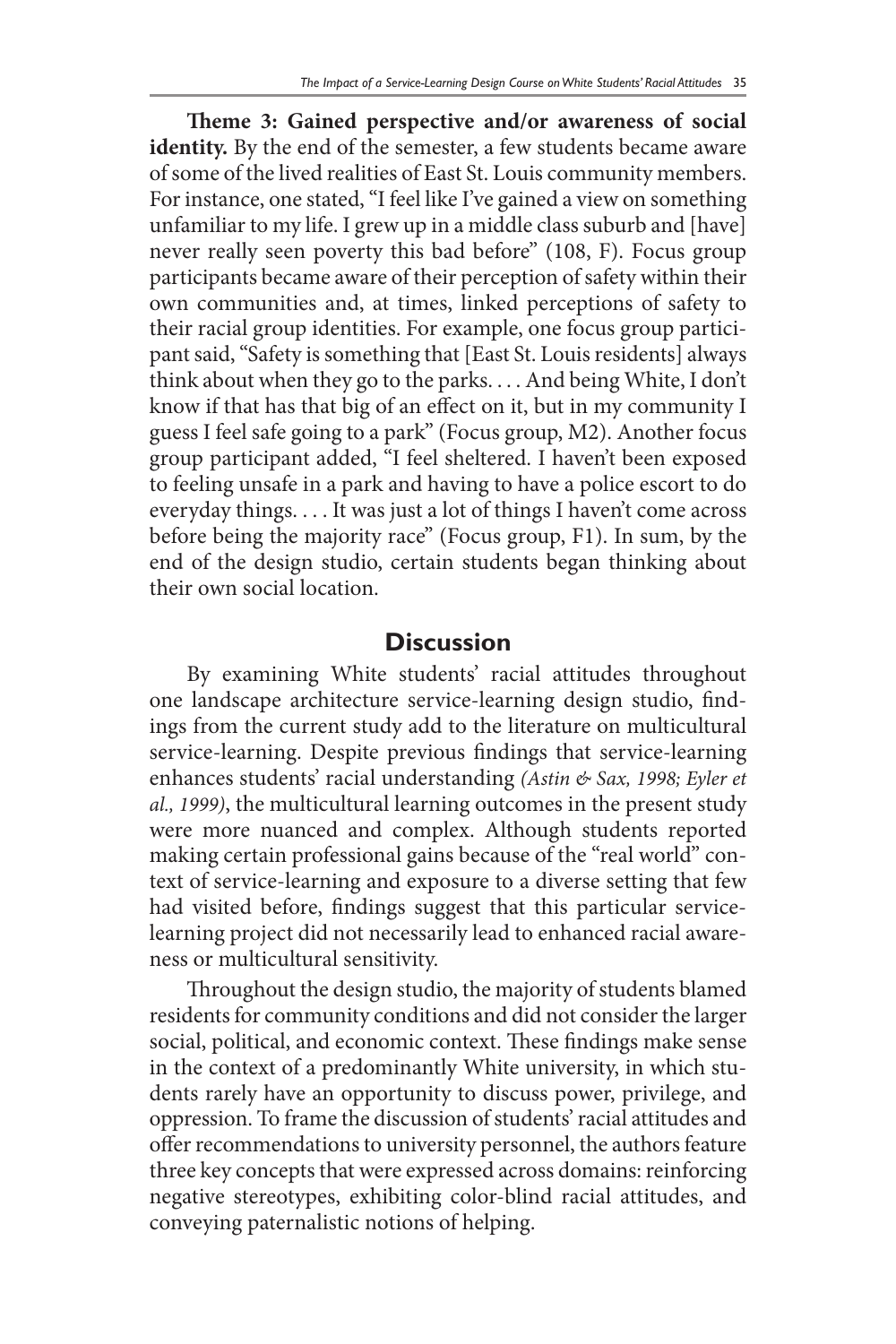## **Reinforcing Negative Stereotypes**

As described in several themes, students' "negative expectations about the community and its members" stayed the same or were reinforced throughout the semester. The majority of participants expected that they would witness conditions consistent with negative media representations (e.g., dangerous and dilapidated). Almost all students reported that the project confirmed their negative environmental expectations: That is, they continued to perceive East St. Louis as a broken-down city. Many students identified East St. Louis as a dangerous environment and feared for their safety. Consistent with previous literature *(Boyle-Baise & Sleeter, 2000; Darley & Gross, 1983; O'Grady, 1998)*, students interpreted their experiences in ways that confirmed their hopes and expectations prior to the service-learning experience as opposed to challenging or contextualizing them.

Despite intentions to promote social justice and foster societal benefits, service-learning programs can inadvertently have harmful effects by perpetuating negative stereotypes. Scholars in urban studies argue that unless Black community members are of equal or higher social status, interracial contact does not lead to a reduction in stereotypical attitudes for Whites *(Ihlanfeldt & Scafidi, 2002)*. According to Allport's *(1954)* intergroup contact hypothesis, positive effects of intergroup contact occur only in situations with four crucial conditions: equal group status within the situation; common goals; intergroup cooperation; and the support of authorities, law, or custom. For the most part, students in the current study did not perceive Black community members to be of equal status, and their negative stereotypes were reinforced.

# **Color-Blind Racial Attitudes**

Color-blind racial attitudes encompass denial, distortion, and minimization of individual and institutional racism *(Neville, Lilly, Duran, Lee, & Browne, 2000)*. Color-blind racial attitudes inadvertently encourage racism by maintaining the belief that race does not influence one's lived experiences *(Boyle-Baise & Langford, 2004; Neville & Awad, 2014; Worthington, & Spanierman, 2001)*. Despite "feeling conspicuous as White persons in East St. Louis," several students identified race as irrelevant to their service-learning experience and to the experience of community members. Previous literature posits that when White individuals experience being a numerical minority, they may become more self-conscious of their Whiteness and consequently develop a critical understanding of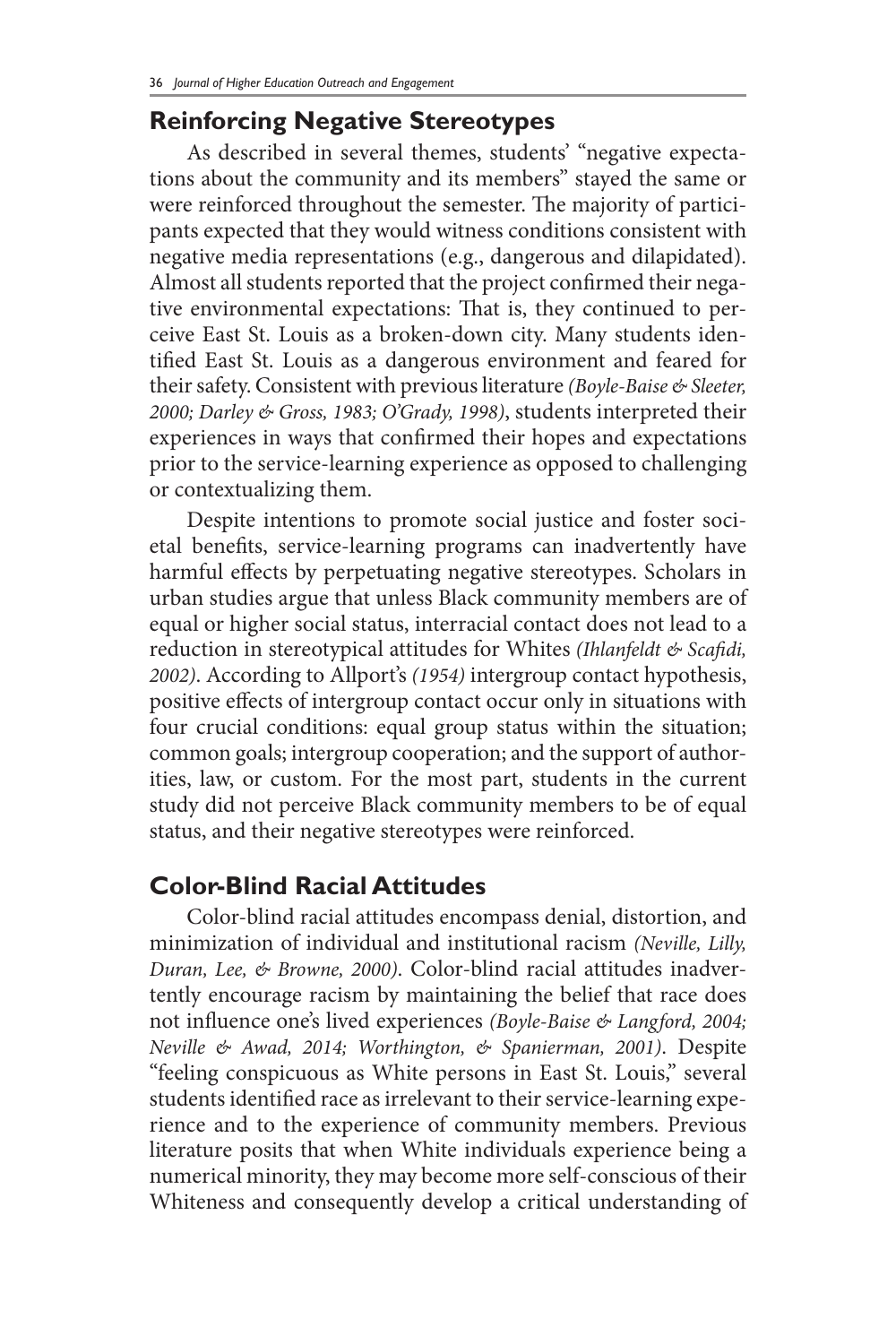racism *(McKinney, 2005)*. Students in the current study "blamed community members" for the conditions of their environment and some decried claims of reverse racism *(*i.e., the perception of racism toward Whites; *McKinney, 2003; Pincus, 2003)*. For example, a student reported that he gained awareness of "racism toward Caucasians" at the end of the service-learning design studio. Claims of reverse racism focus solely on individual prejudice rather than structural racism, deny societal power and privilege, and maintain racial segregation *(Cabrera, 2012)*.

Also linked to color-blind racial attitudes, the majority of students explained that they have always treated everyone equally and respectfully despite their race. White individuals' recognition that people of color are human beings with human abilities, personal characteristics, and so forth is an important step in dismantling stereotypes as long as it is not "extended to a belief that every group's experiences are the same, in terms of opportunities and power" *(McKinney, 2005, p. 54)*. Most students claimed to see Black community members as equals and consequently argued that race should not and does not matter. The role of parks and open space does not change in the context of a low-income community of color because all people want the same things. Students may have been reluctant to reveal negative perceptions or feelings and thus applied a colorblind framework to their experience *(Irvine, 2003; Paoletti et al., 2007)*. In the current study, students' racial color-blindness was linked to their identification of racial issues as irrelevant throughout the design studio.

Focus group participants, in particular, elaborated on their color-blind racial perspectives through their encounter with an East St. Louis minister. During this encounter, in which the minister explained that White people were responsible for the abject poverty in East St. Louis, focus group participants were appalled. Being unable to understand how White supremacy and structural racism had an impact on the city, focus group participants responded defensively and disengaged with the minister. With the exception of two focus group participants who identified a possible link between their Whiteness and sense of safety in their communities, the majority of students maintained color-blind racial attitudes throughout the service-learning experience. In seeing race as irrelevant to the East St. Louis community and its members, student participants may have unintentionally prevented opportunities to engage with the reality of societal oppression, their White privilege, and the pertinence of racism to the lived experiences of East St. Louis members.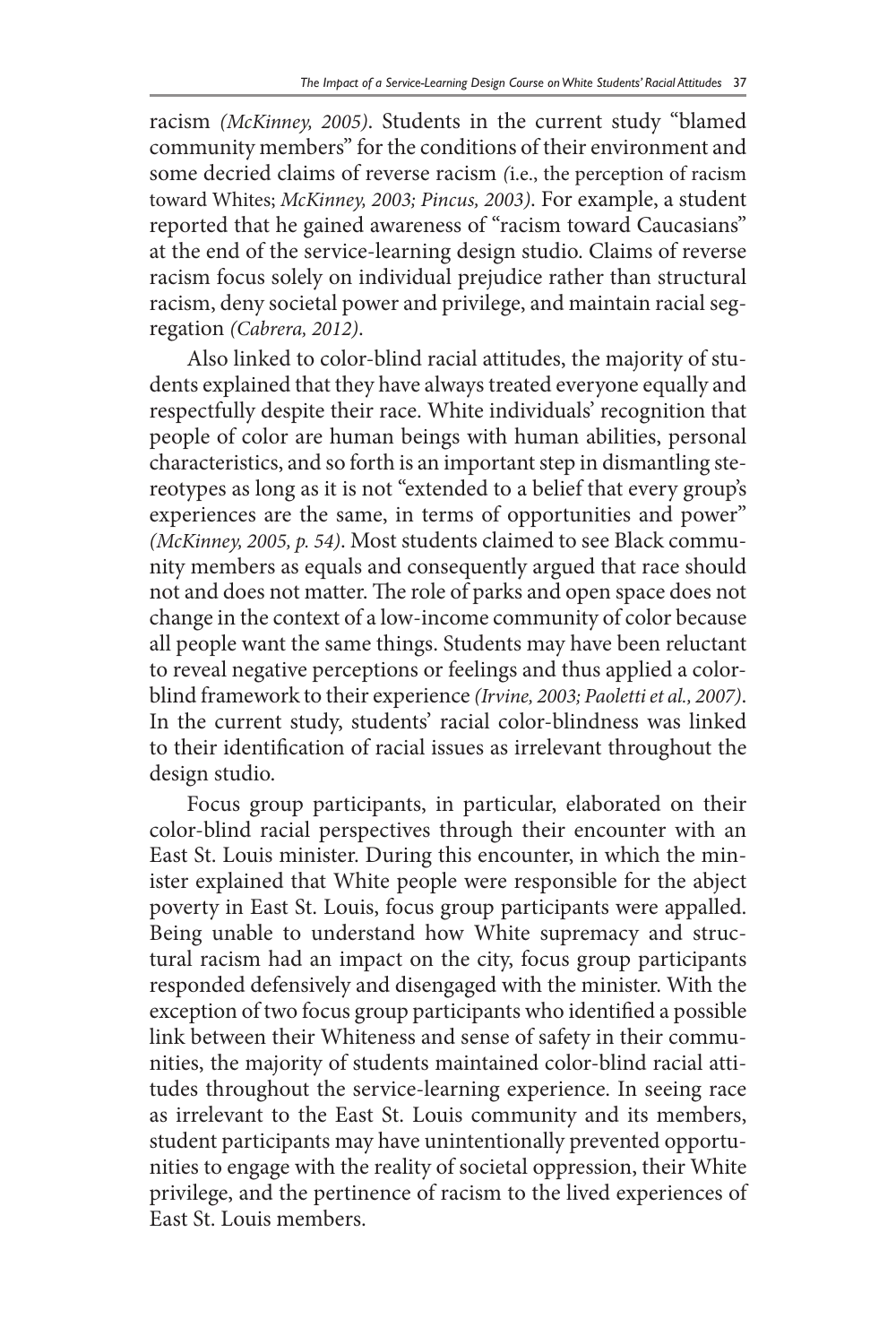Where students in the focus group "gained perspective and/ or awareness of their social identity," the focus most often was on social class. This is consistent with scholarship that asserts that White individuals may deflect or avoid analyses of racism by maintaining that classism is the primary discriminator in society *(Green, 2003; Roskelly, 1998)*. Students in the present study began reflecting on their privileged upbringing, never having experienced such extreme poverty. Focus group participants attributed their heightened concern for safety in East St. Louis and sense of safety in their respective communities to their middle-class social status. Some students were able to consider their social class privilege with respect to East St. Louis and similar low-income communities. As participants reflected on social class privilege, they continued to identify race as irrelevant to their service-learning experience.

## **Paternalistic Notions of Helping and Missionary Zeal**

 Students approached the community-based design studio with a profound sense of professional responsibility to serve diverse groups and address community concerns; however, their relationships with community members were also paternalistic. At times, students' relationships with community members were linked to paternalistic notions of helping and exacerbated power differentials between community members and students *(Boyle-Baise, 1998; Boyle-Baise & Langford, 2004)*. For example, students expected the residents to appreciate them as "do-gooders" who can and will "fix St. East Louis." Students engaged with the service-learning program as professionals commissioned to help a community in need *(*i.e., as "pro bono" work instead of a collaboration with partnership; *O'Grady, 1998)*; their form of engagement reflects missionary ideology *(Ward & Wolf-Wendel, 2000)*.

In addition to paternalism, students' experiences were guided by a missionary ideology, which refers to a group's attempt to impose ideas upon another group while neglecting that group's belief systems *(Price, Toole, & Weah 2007)*. When guided by missionary ideology, service-learning is about delivering a product at the neglect of personal development *(Hill-Jackson & Lewis, 2011; Price, et al., 2007)*. Students hoped to implement solutions used in their communities (e.g., picking up trash on leisurely walks) to solve East St. Louis's problems. Although the service-learning project was introduced as an opportunity for collaborative learning, consistent with multicultural service-learning literature on missionary zeal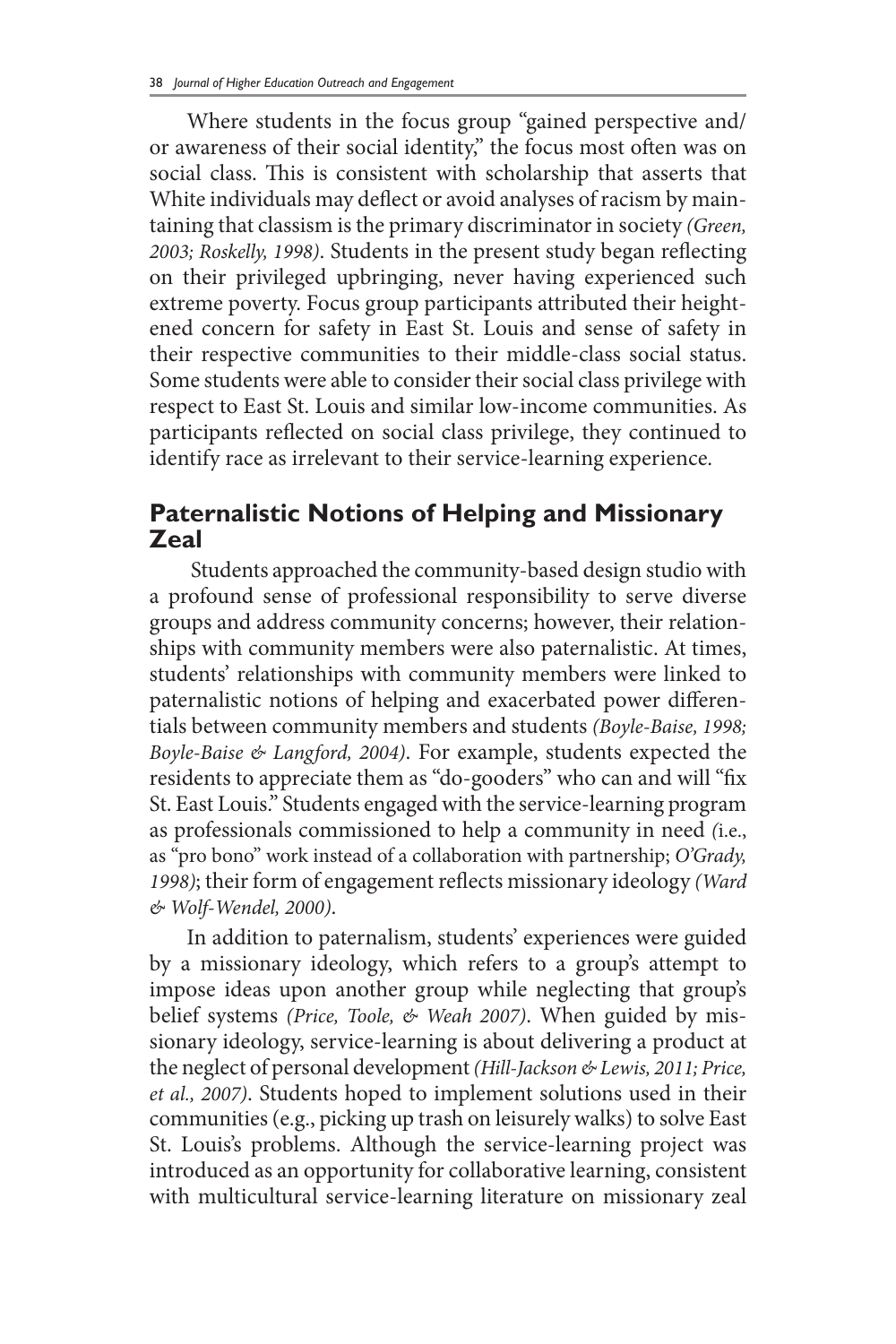or missionary ideology *(Burnett, Hamel, & Long, 2004; Novek, 2000)*, certain students appeared to have confused service with charity.

Racial color-blindness, stereotyping, and paternalistic assumptions are central to the concept of "silent racism," a contemporary form of racism that conceptualizes how well-meaning White people who do not view themselves as racist can perpetuate racism *(Trepagnier, 2010)*. Although students did not see themselves as racist, some of their comments insinuated forms of silent racism. For example, the concept of silent racism might explain students' anger that they had to clean up the "mess" in East St. Louis, despite what they perceived to be the residents' unwillingness to leisurely pick up trash, so that residents could apathetically "trash" it again. As described in the findings, students did not consider multiple explanations for poverty and blamed individuals for their plight *(Boyle-Baise & Langford, 2004)*. Thus, students would have benefited from critical discussions, including leisure time as a commodity that not all persons in the United States share equally. Similar to previous studies *(e.g., Endres & Gould, 2009; Hess et al., 2007; Reardon, 1994)*, some students positioned themselves as superior to community members without considering systemic oppressions targeting low-income communities of color. In sum, most students justified the irrelevance of race to the community-based design studio through racial stereotypes of East St. Louis residents as lazy and apathetic, color-blind racial attitudes, paternalistic attitudes, and by identifying social class as a more salient factor.

### **Limitations and Directions for Future Research**

Findings from the present study contribute uniquely to the literature on multicultural service-learning; however, several limitations must be noted. The participants were predominantly from one limited geographical region, at one predominantly White university, in one particular service-learning project. Consequently, the findings may not be transferable to different types of White students (e.g., those from multiracial urban settings) and White service-learning students at universities with large populations of students of color. Future research should examine the racial attitudes of different White service-learning students in different learning environments. The particular community-based design studio under examination was only one semester; thus ,future research should examine changes over time. Further, the design studio was structured around professional design; thus, future research should examine White students' experiences in service-learning projects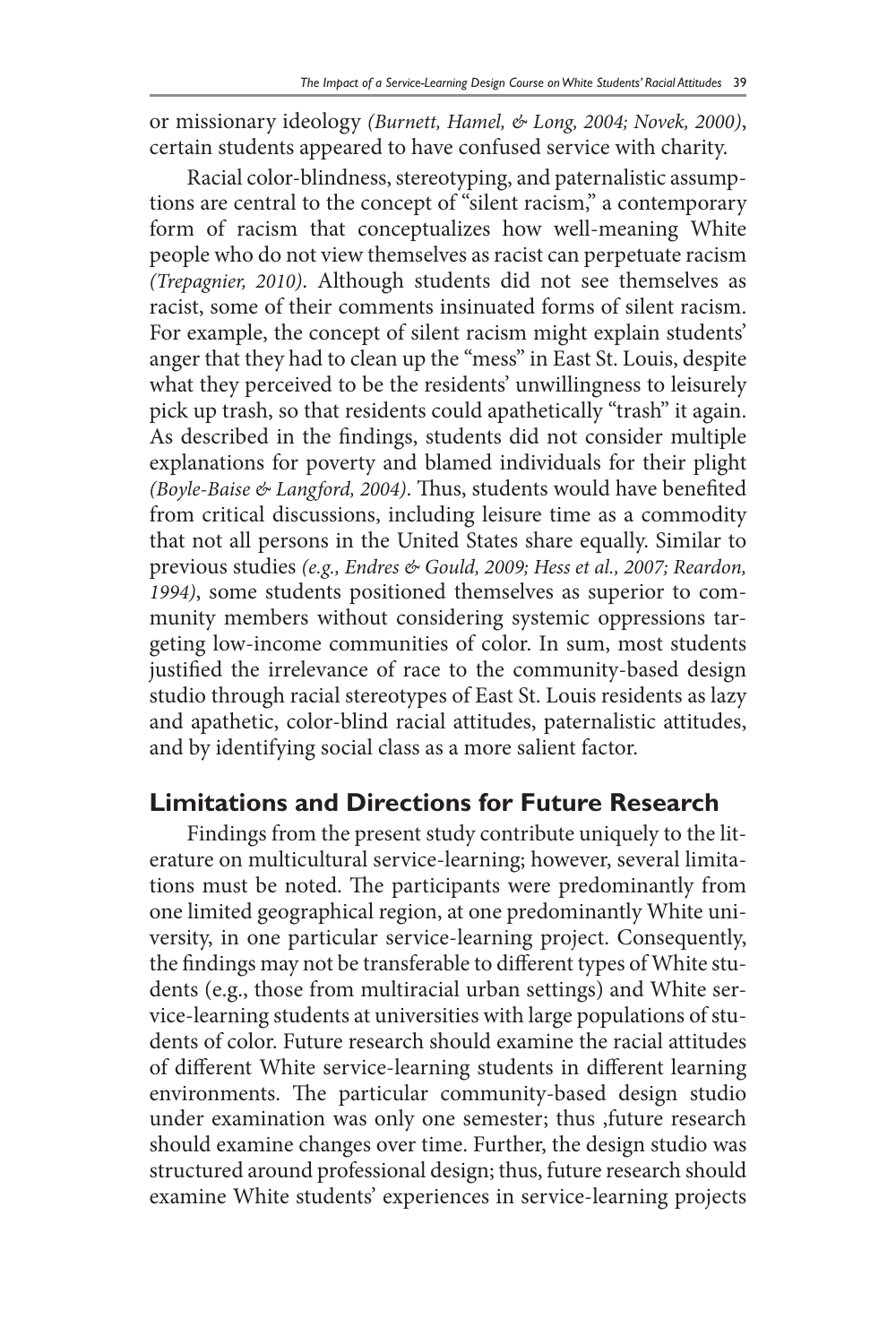with explicit multicultural learning objectives and tactics for preparation and reflection.

In line with a constructivist approach *(Morrow, 2005)*, the authors recommend that other types of qualitative research be conducted to obtain richer data and provide more insight into students' racial attitudes throughout the service-learning design course. For example, researchers could conduct individual interviews to gain deeper insight into students' racial attitudes throughout their service-learning projects. Furthermore, although the focus group provided an additional data source and thus was a strength of the overall research design, participants noted that they wished the focus group discussion had come earlier in the term. Students reported that they would have benefited from a space in which they could discuss thoughts and emotions throughout the studio. Data might have been richer if an additional focus group had been conducted in the middle of the semester or if the researchers had used multiple focus groups throughout the term. Only in the focus group did the researchers learn of complex topics such as students' experience with the minister who explained that White people contributed to the community conditions.

The racial demographics of the community-based design studio in this study included a White instructor and 16 students, 15 of whom were White. Notably, in empirical investigation of a service-learning class with greater racial diversity, Boyle-Baise and Langford *(2004)* observed that racial differences between students strained the group dynamic. Students of color perceived servicelearning as stereotypical and degrading, worried about White peers' deficit view of communities, and would have liked to hear more about the strengths of the community. Further, previous multicultural courses did not influence students' racial attitudes in the present study. Because the details of these courses were not ascertained, future research should explore the depth and nature of prior multicultural instruction to aid curriculum development.

### **Implications for Practice and Teaching**

Findings suggest that multicultural learning is not inherent in service-learning projects and must be the explicit focus of such programs *(Bell, Horn, & Roxas, 2007; O'Grady, 1998)*. The structure of the targeted course, including its short-term duration and intense focus on design instruction to improve professional knowledge and skills, limited what the instructor was able to facilitate in terms of broader multicultural learning. Although students benefited from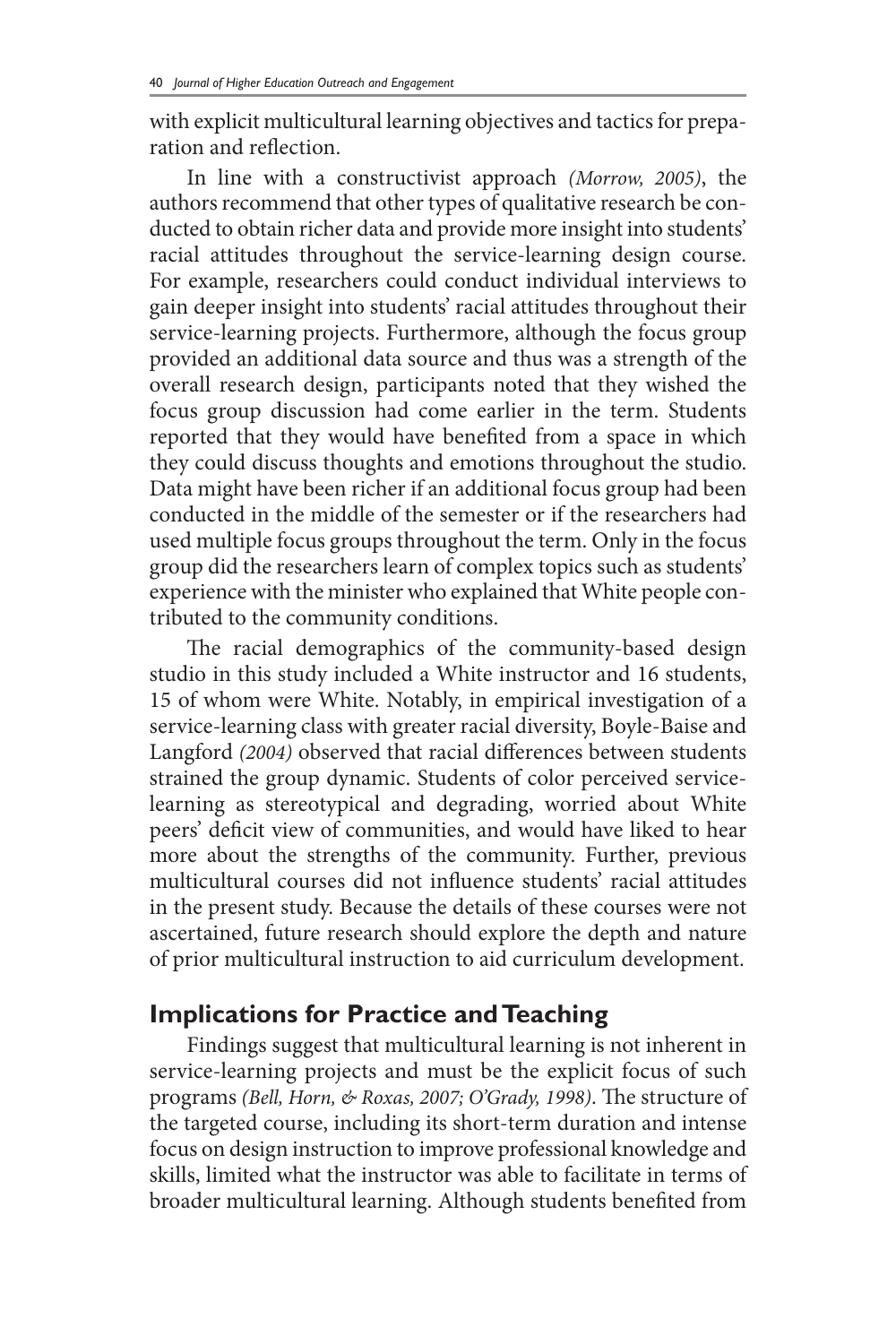exposure to a diverse setting while gaining a certain degree of reflexivity, their personal racial attitudes went unexamined because explicit multicultural training related to racial attitudes was lacking. To counter students' previously learned negative stereotypes, avoid paternalistic attitudes, and foster critical racial self-awareness, students must engage with structured multicultural education beyond the design process. Immersion in a low-income community of color in and of itself is insufficient to foster racial understanding and sensitivity. To challenge their tendencies to consider servicelearning as an act of charity, students must become aware of how they benefit from the experience beyond professional development *(King, 2004)*.

Perhaps due to the emphasis on collaborative learning, students in this particular service-learning project acknowledged "making meaning through collaboration with community members" to design practice. They identified interacting with community members as the most meaningful part of their experience. However, the difference between an act of charity and collaborative community engagement was not always explicit. O'Grady *(1998)* recommended that students engage in discussions to increase their understandings of structural oppression prior to service-learning. Without the necessary context for multicultural education, students may not perceive important differences, and instead demonstrate color-blind racial perspectives and reinforce negative stereotypes *(O'Grady, 1998)*. Buch and Harden *(2011)* found that service-learning students made positive gains when attitudes and civic responsibility toward homeless individuals were specific goals. Student participants in the current study could have benefited from explicit discussions and exercises focused on racism and classism.

Interestingly, the best resource for personal reflection in this study was the research investigation itself, which provided students with an opportunity to reflect upon their thoughts and feelings without the presence of their course instructor. It seems unlikely that design instructors could take on an additional role as multicultural educators, as doing so would require additional training, de-prioritize the course focus on design, and create dual relationships that might interfere with students' engagement. However, programs could implement dialogues led by trained facilitators to engage issues of race and racism, which could provide students with opportunities to debrief their thoughts and feelings throughout service-learning.

As noted by previous scholars *(e.g., Bell et al., 2007)*, servicelearning requires high levels of support to avoid the unintentional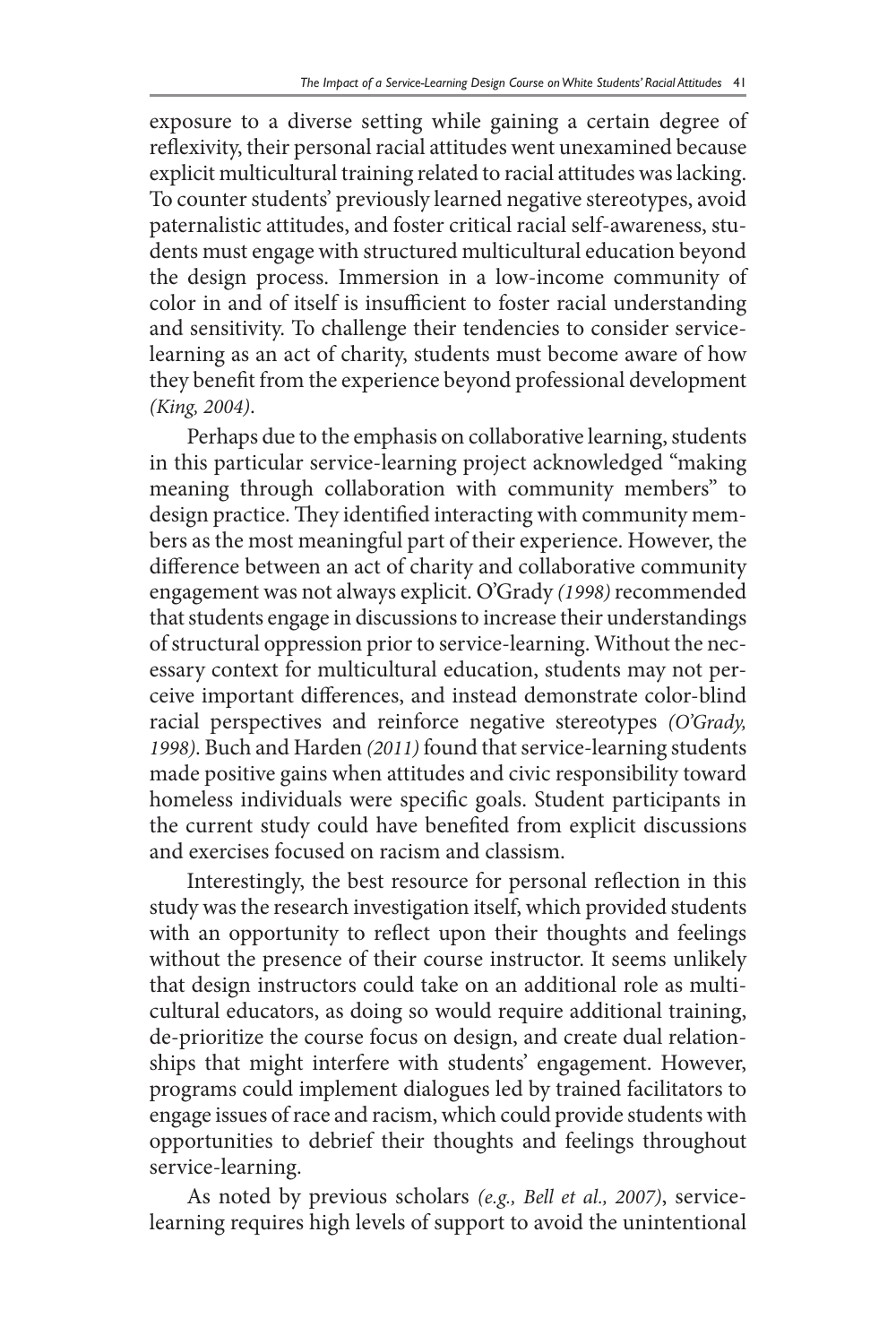perpetuation of stereotypes and develop more critically engaged forms of service-learning. Stater and Fotheringham *(2009)* found that greater university resources led to the most positive benefits for community partners. Thus, universities intending to make positive community impacts should consider carefully the resources allotted to service-learning programs. The current findings indicated that interaction with community members has the potential also to be very meaningful to students. Perhaps service-learning programs can devote more time to this part of the process by inviting community members to campus to help frame the servicelearning experience. Therefore, we agree with O'Grady *(2000)* that an institutional commitment to social justice provides a critical context in which service-learning can add an experiential component to multicultural education that can help students feel empowered to engage with social justice efforts.

#### **Conclusion**

As one of the first empirical investigations to focus on White students' racial attitudes during service-learning, this study offers empirical support for what multicultural educators have long known *(O'Grady, 1998)*. The service-learning experience in and of itself is not enough to positively influence White students' racial attitudes; in fact, it may be harmful and perpetuate stereotypes. Students obtained an understanding of conditions in East St. Louis, gained perspective on their social identity, and perceived collaboration with community members to be very meaningful. However, because the context necessary for engaging with multicultural service-learning (e.g., instruction) was missing, the service-learning experience reinforced students' negative stereotypes. Students typically approached the design studio with paternalistic and color-blind racial attitudes that inhibited opportunities for multicultural learning, self-reflection, and limited their ability to learn from community members. As a practical matter, it is likely that one instructor cannot do it all. Landscape design faculty, for example, may not have the training and expertise needed to address students' racial attitudes effectively. In addition to understanding critical contextual material, findings suggest that instruction must address students' reactions and emotional responses throughout the service-learning experience. Furthermore, community members' perceptions of service-learning and their level of engagement with the students are critical factors in multicultural outcomes.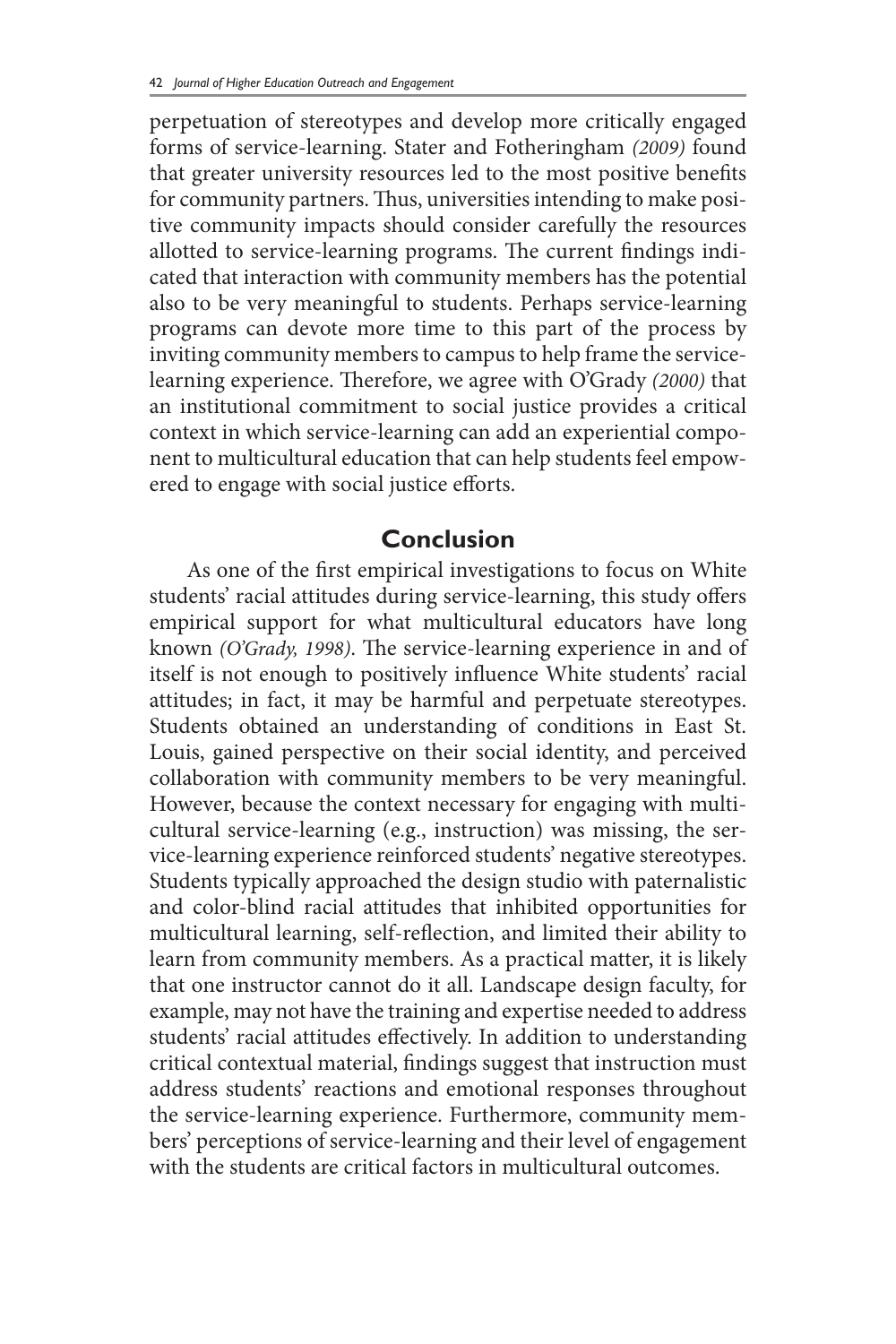## **References**

Allport, G. W. (1954). *The nature of prejudice.* Cambridge, MA: Addison-Wesley.

- Astin, A. W., & Sax, L. J. (1998). How undergraduates are affected by service participation. *Journal of College Student Development, 39*(3), 251–263. Retrieved from http://www.jcsdonline.org/
- Barber, B. (1992). *An aristocracy of everyone: The politics of education and the future of America*. New York, NY: Oxford University Press.
- Bell, C. A., Horn, B. R., & Roxas, K. C. (2007). We know it's service, but what are they learning? Preservice teachers' understandings of diversity. *Equity and Excellence, 40*, 123–133. doi:10.1080/10665680701218467
- Boyer, E. L., & Mitgang, L. D. (1996). *Building community: A new future for architecture education and practice*. Princeton, NJ: Carnegie Foundation for the Advancement of Teaching.
- Boyle-Baise, M. (1998). Community based service-learning for multicultural teacher education: An exploratory study with pre-service teachers. *Equity & Excellence in Education, 31*, 52–60. doi:10.1080/1066568980310207
- Boyle-Baise, M. (2002). *Multicultural service-learning: Educating teachers in diverse communities.* New York, NY: Teachers College Press.
- Boyle-Baise, M. (2005). Preparing community-oriented teachers: Reflections from a multicultural service-learning project. *Journal of Teacher Education, 56*, 446–458. doi:10.1177/0022487105282113
- Boyle-Baise, M., & Langford, J. (2004). There are children here: Servicelearning for social justice. *Equity and Excellence in Education, 37*, 55–66. doi:10.1080/10665680490422115
- Boyle-Baise, M., & Sleeter, C. (2000). Community based service-learning for multicultural teacher education. *Educational Foundations, 14*, 33–50. Retrieved from http://intraweb.stockton.edu/eyos/page. cfm?siteID=144&pageID=9
- Buch, K., & Harden, S. (2011). The impact of a service-learning project on student awareness of homelessness, civic attitudes, and stereotypes toward the homeless. *Journal of Higher Education Outreach and Engagement, 15*(3), 45–63. Retrieved from http://openjournals.libs.uga.edu/
- Burnett, J. A., Hamel, D., & Long, L. L. (2004). Service-learning in graduate counselor education: Developing multicultural competency. *Journal of Multicultural Counseling and Development, 32*, 180–191. doi:10.1002/j.2161-1912.2004.tb00370.x
- Cabrera, N. L. (2012). Exposing Whiteness in higher education: White male college students minimizing racism, claiming victimization, and recreating White supremacy*. Race Ethnicity and Education, 1*, 1–26. doi: 10.1080/13613324.2012.725040
- Campus Compact. (2003). *Introduction to service-learning toolkit: Readings and resources for faculty* (2nd ed.). Providence, RI: Author.
- Clark, D. A., Spanierman, L. B., Reed, T. D., Soble, J. R., & Cabana, S. (2011). Documenting Weblog expressions of racial microaggressions that target American Indians. *Journal of Diversity in Higher Education, 4*, 39–50. doi:10.1037/a0021762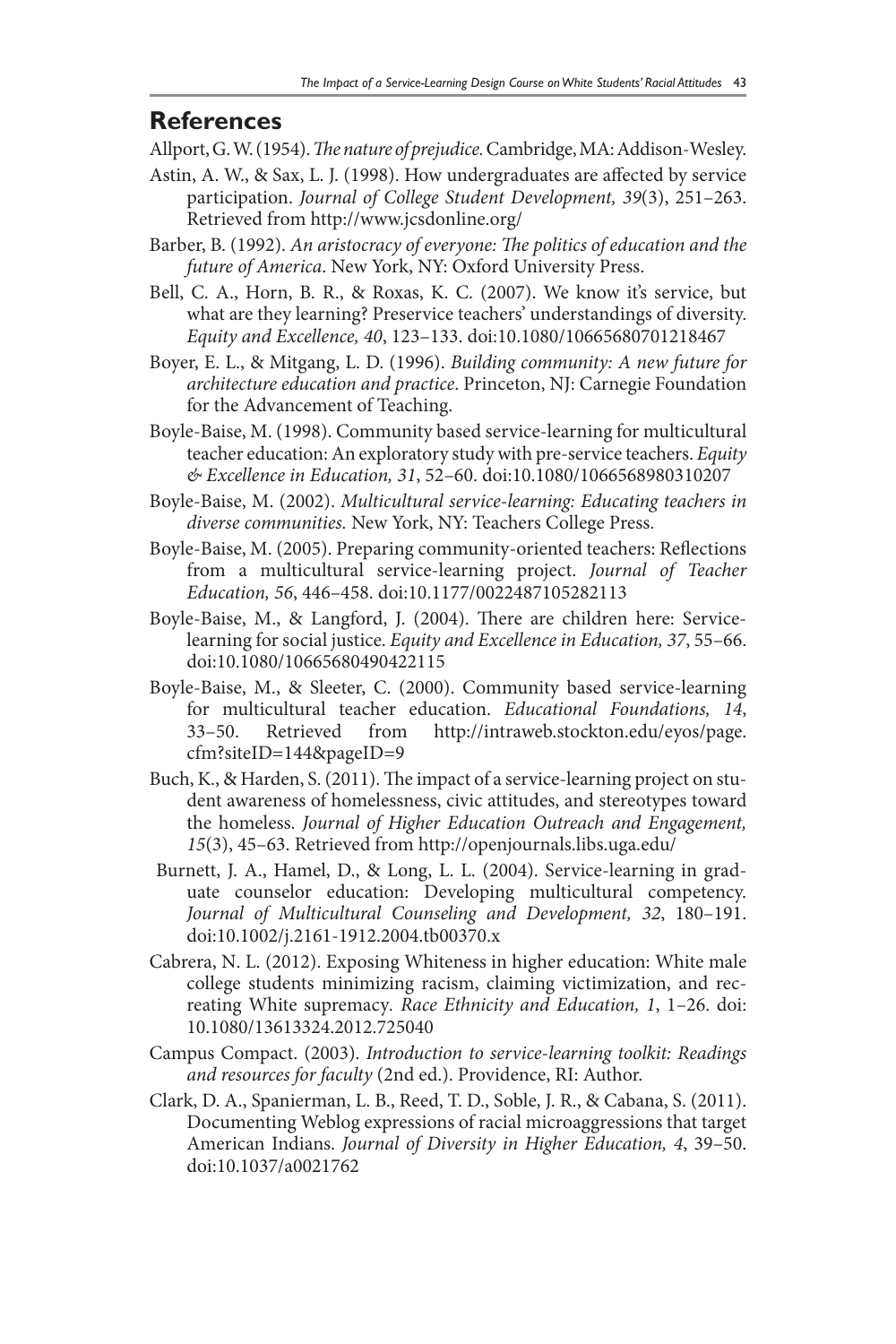- Darley, J., & Gross, P. (1983). A hypothesis-confirming bias in labeling effects. *Journal of Personality and Social Psychology, 44*, 20–33. doi:10.1037/0022-3514.44.1.20
- Duckenfield, M., & Madden, S. J. (2000). An orientation to service-learning. In S. J. Madden (Ed.), Service-learning across the curriculum: *Case applications in higher education.* Lanham, MD: University Press of America.
- Endres, D., & Gould, M. (2009). "I am also in the position to use my Whiteness to help them out": The communication of Whiteness in service-learning. *Western Journal of Communication, 73*(4), 418–436. doi:10.1080/10570310903279083
- Eyler, J., Giles, D. E., Jr., & Grey, C. J. (2000). Research at a glance: The effects of service-learning on students, faculty, institutions and communities, 1993–1999. In Campus Compact (Ed.), *Introduction to service-learning toolkit: Readings and resources for faculty* (pp. 21–24). Providence, RI: Brown University.
- Ferrari, J. R., & Worrall, L. (2000). Assessments by community agencies: How "the other side" sees service-learning. *Michigan Journal of Community Service Learning, 7*, 35–40. Retrieved from http://ginsberg.umich.edu/ mjcsl/
- Fitch, P. (2005). A mixed methods approach to studying outcomes of intercultural service-learning with college students. In S. Root, J. Callahan, & S. H. Billig (Eds.), *Improving service-learning practice: Research on models to enhance impacts* ( pp. 187–211). Greenwich, CT: Information Age.
- Geertz, C. (1973). *The interpretation of cultures: Selected essays.* New York, NY: Basic Books.
- Green, A. E. (2003). Difficult stories: Service-learning, race, class, and Whiteness. *College Composition and Communication, 55*, 276–301. doi:10.2307/3594218
- Heppner, M. J., & O'Brien, K. M. (1994). Multicultural counselor training: Students' perceptions of helpful and hindering events. *Counselor Education and Supervision, 34*, 4–18. doi:10/1002/j.1556-6978.1994. tb00306.x
- Heppner, P. P., Rosenberg, J. I., & Hedgespeth, J. (1992). Three methods in measuring the therapeutic process: Clients' and counselors' constructions of the therapeutic process versus actual therapeutic events. *Journal of Counseling Psychology, 39*, 20–31. doi:10.1037/0022-0167.39.1.20
- Hess, D. J., Lanig, H., & Vaughan, W. (2007). Educating for equity and social justice: A conceptual model for cultural engagement. *Multicultural Perspectives, 9*, 32–39. doi:10.1080/15210960701334037
- Hill, C. E., Thompson, B., Hess, S., Knox, S., Williams, E. N., & Ladany, N. (2005). Consensual qualitative research: An update. *Journal of Counseling Psychology, 52*, 196–205. doi:10.1037/0022-0167.52.2.196
- Hill, C. E., Thompson, B. J., & Williams, E. N. (1997). A guide to conducting consensual qualitative research. *The Counseling Psychologist, 25*, 517– 572. doi:10.1177/0011000097254001
- Hill-Jackson, V. (2007). Wrestling Whiteness: Three stages of shifting multicultural perspectives among White pre-service teachers. *Multicultural Perspectives, 9*, 29–35. doi:10.1080/152109607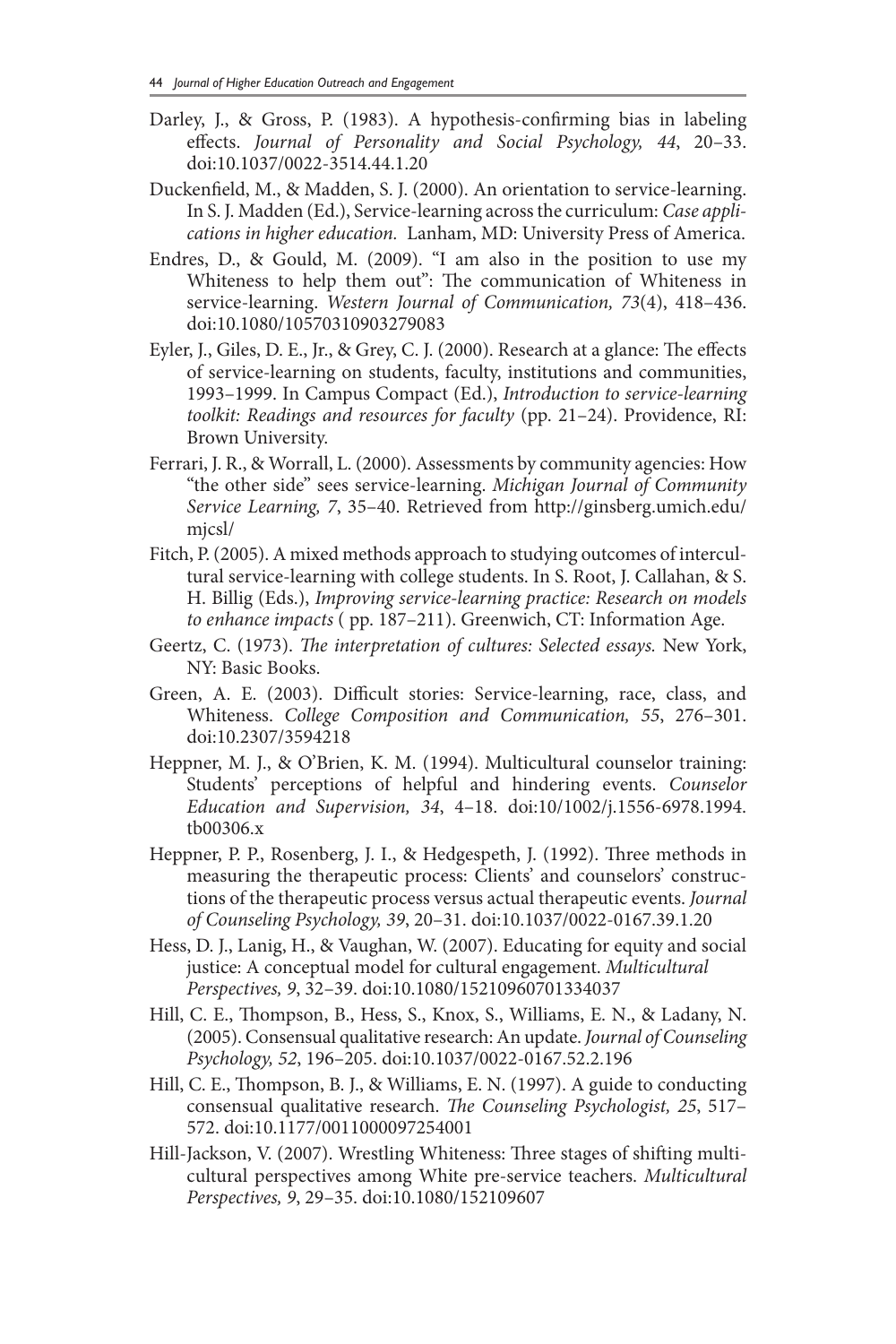- Hill-Jackson, V., & Lewis, C. W. (2011). Service loitering: White pre-service teachers preparing for diversity in an underserved community. In T. Stewart & N. Webster (Eds.), *Problematizing service-learning: Critical reflections for development and action* (pp. 295–324). Charlotte, NC: Information Age Publishing.
- Ihlanfeldt, K. R., & Scafidi, B. P. (2002). The neighbourhood contact hypothesis: Evidence from the multicity study of urban inequality. *Urban Studies, 39*, 619–641. doi:10.1080/00420980220119499
- Irvine, J. J. (2003). *Educating teachers for diversity: Seeing with a cultural eye*. New York, NY: Teachers College Press.
- Jacoby, B. (1996). *Service-learning in higher education: Concepts and practices*. San Francisco, CA: Jossey-Bass.
- Kendall, J. C., & Associates. (Eds.). (1990). *Combining service and learning: A resource book for community and public services* (Vols. 1 & 2). Raleigh, NC: National Society for Internships and Experiential Education.
- Kim, B. S. K., Brenner, B. R., Liang, C. T. H., & Assay, P. A. (2003). A qualitative study of adaptation experiences of 1.5-generation Asian Americans. *Cultural Diversity and Ethnic Minority Psychology, 9*, 156–170. doi:10.1037/1099-9808.9.2.156
- King, J. T. (2004). Service-learning as a site for critical pedagogy: A case of collaboration, caring, and defamiliarization across borders. *Journal of Experiential Education, 26*(3), 121–137. doi:10.1177/1541344608326898
- Knox, S., Burkard, A. W., Johnson, A. J., Suzuki, L. A., & Ponterotto, J. G. (2003). African American and European American therapists' experiences of addressing race in cross-racial psychotherapy dyads. *Journal of Counseling Psychology, 50*, 466–481. doi:10.1037/0022-0167.50.4.466
- Krueger, R. A. (1994). *Focus groups: A practical guide for applied research* (2nd ed.). Thousand Oaks, CA: Sage.
- Krueger, R. A., & Casey, M. A. (2000). *Focus groups: A practical guide for applied research* (3rd ed.). Thousand Oaks, CA: Sage.
- Lincoln, Y., & Guba, E. (1985). *Naturalistic inquiry*. Thousand Oaks, CA: Sage.
- Loukaitou-Sideris, A. (1995). Urban form and social context: Cultural differentiation in the uses of urban parks. *Journal of Planning Education and Research, 14*, 89–102. doi:10.1177/ 0739456X9501400202
- McIntosh, P. (1988). *White privilege and male privilege: A personal account of coming to see correspondences through work in women's studies* (Working Paper No. 189). Wellesley, MA: Wellesley College Center for Research on Women.
- McKinney, K. D. (2003). "I feel 'Whiteness' when I hear people blaming Whites": Whiteness as cultural victimization. *Race & Society, 6*, 39–55. doi:10.1016/j.racsoc.2004.09.004
- McKinney, K. D. (2005). Being White: Stories of race and racism. New York, NY: Routledge.
- Morrow, S. L. (2005). Quality and trustworthiness in qualitative research in counseling psychology. *Journal of Counseling Psychology, 52*, 250–260. doi:10.1037/0022-0167.52.2.250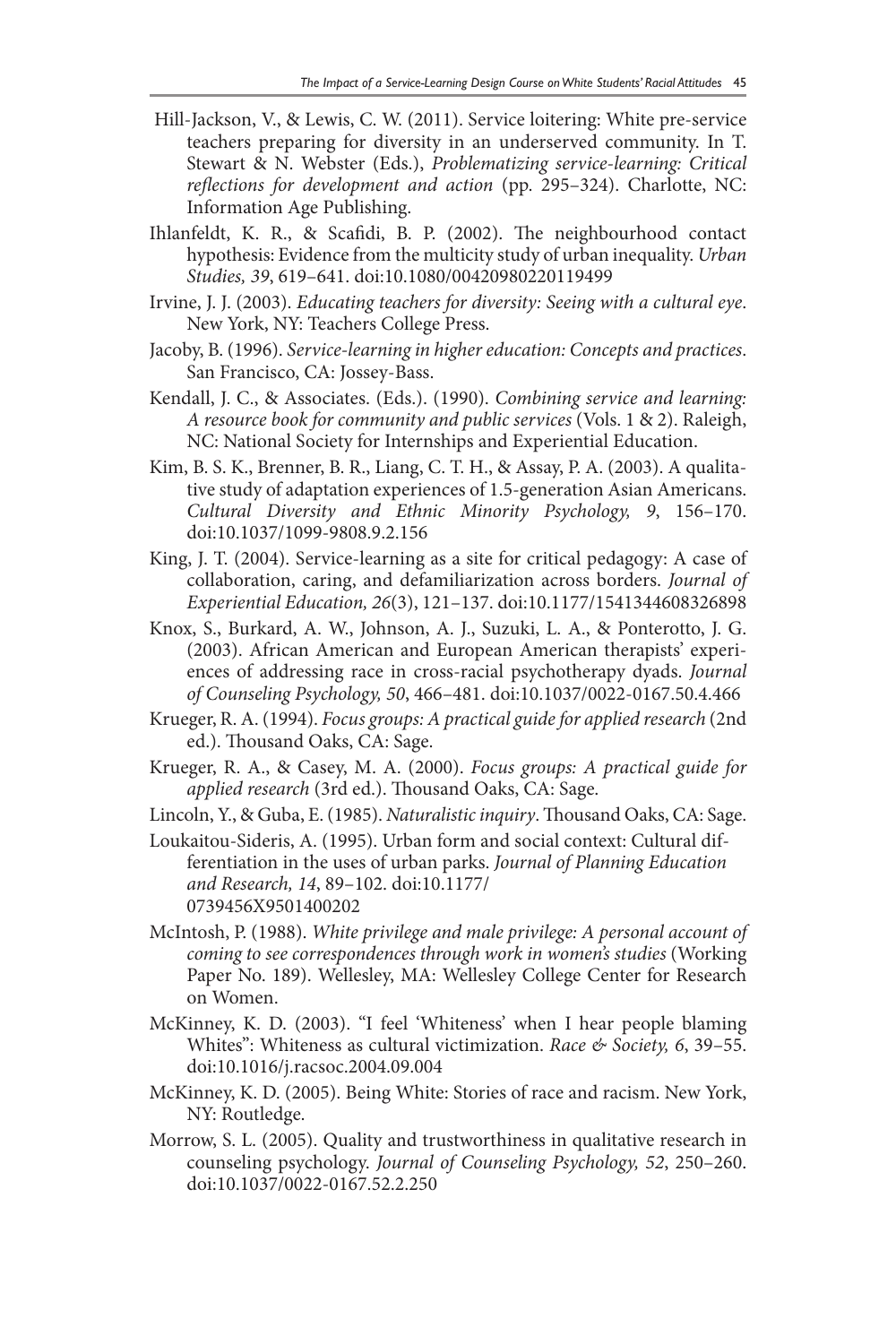- Myers-Lipton, S. J. (1996). Effect of a comprehensive service-learning program on college students' level of modern racism. *Michigan Journal of Community Service Learning, 3*, 44–54. Retrieved from http://ginsberg.umich.edu/mjcsl/
- National and Community Service Trust Act of 1993, Pub. L. No. 103-82, 107 Stat. 785 (1993).
- Neville, H. A., Lilly, R. L., Duran, G., Lee, R. M., & Browne, L. (2000). Construction and initial validation of the Color-Blind Racial Attitudes Scale (CoBRAS). *Journal of Counseling Psychology, 47*, 59–70. doi: 10.1037/0022-0167.47.1.59
- Neville, H. A., Worthington, R. L., & Spanierman, L. B. (2001). Race, power, and multicultural counseling psychology. In J. G. Ponterotto, J. M. Casas, L. A. Suzuki, & C. M. Alexander (Eds.), *Handbook of multicultural counseling* (2nd ed., pp. 257–288). Thousand Oaks, CA: Sage.
- Novek, E. M. (2000). *Tourists in the land of service-learning: Helping middleclass students move from curiosity to commitment.* Paper presented at the annual meeting of the National Communication Association.
- O'Grady, C. (1998). Moving off center: Engaging White education students in multicultural field experiences. In R. Chavez & J. O'Donnell (Eds.), *Speaking the unpleasant: The politics of (non)engagement in the multicultural education terrain* (pp. 211–228). Albany, NY: State University of New York Press.
- O'Grady, C. (Ed.). (2000). *Integrating service-learning and multicultural education in colleges and universities.* Mahwah, NJ: Lawrence Erlbaum Associates.
- Paoletti, J. B., Segal, E., & Totino, C. (2007). Acts of diversity: Assessing the impact of service learning. *New Directions for Teaching and Learning, 111*, 47–54. doi:10.1002/tl.285
- Pincus, F. L. (2003). *Reverse discrimination: Dismantling the myth.* Boulder, CO: Lynne Reinner Publishers.
- Ponterotto, J. G. (2010). Qualitative research in multicultural psychology: Philosophical underpinnings, popular approaches, and ethical considerations. *Cultural Diversity and Ethnic Minority Psychology, 16*, 581–589. doi:10.1037/a0012051
- Price, V. C., Toole, P., & Weah, W. (2007). *Moving beyond "missionary ideology" to effective practice*. Saint Paul, MN: National Youth Leadership Council.
- Ramis, H. (Producer) & Simmons, M. (Director). (1983). *National Lampoon's vacation* [Motion picture]. United States: Warner Bros. Pictures.
- Reardon, K. M. (1994). Undergraduate research in distressed urban communities: An undervalued form of service-learning. *Michigan Journal of Community Service Learning, 1*, 44–54. Retrieved from http://ginsberg. umich.edu/mjcsl/
- Reardon, K. M. (1998). Enhancing the capacity of community-based organizations in East St. Louis. *Journal of Planning Education and Research, 17*, 323–333. doi:10.1177/0739456X9801700407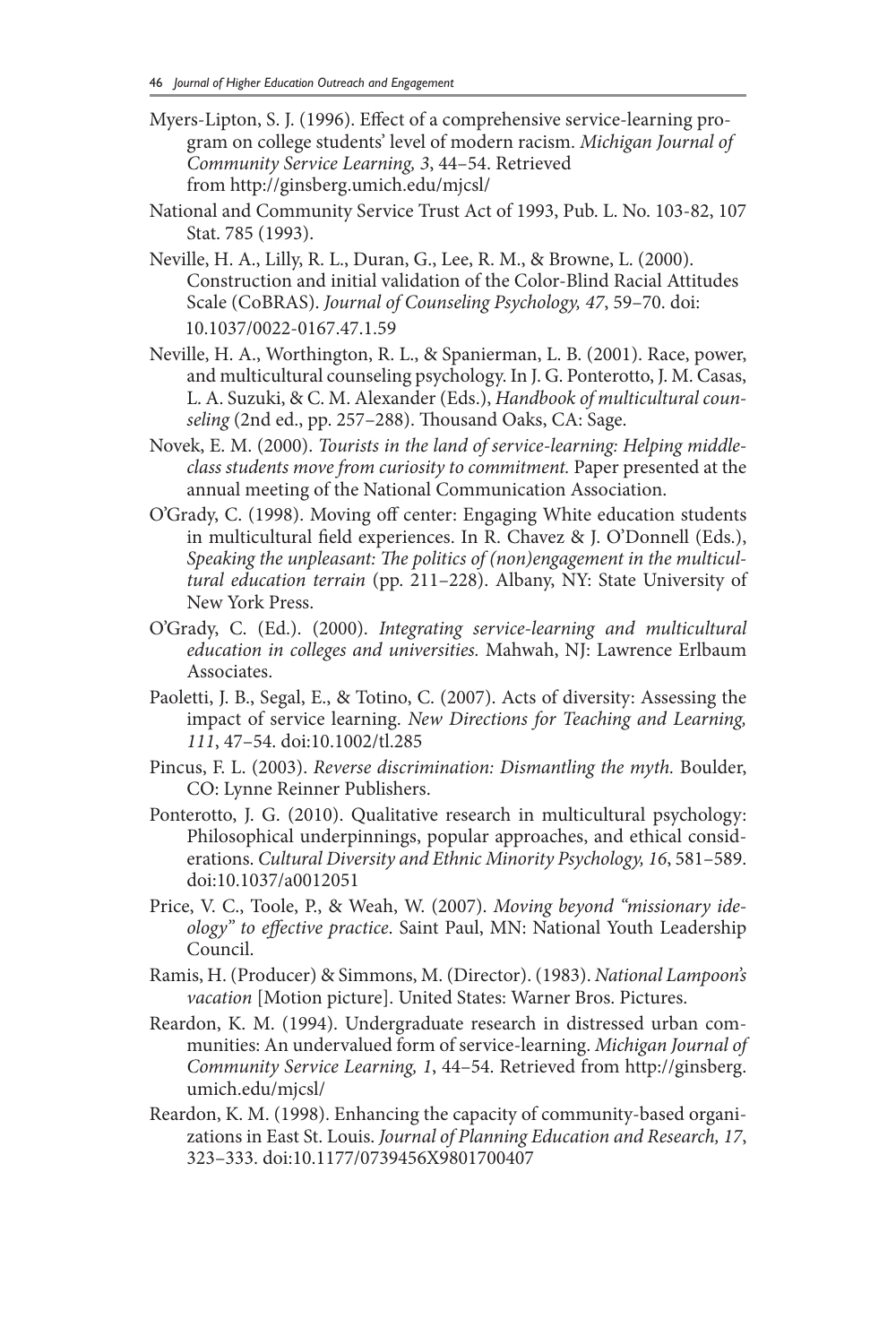- Roskelly, H. (1998). Rising and converging: Race and class in the South. In A. Shepard, J. McMillan, & G. Tate (Eds.), *Coming to class: Pedagogy and social class of teachers* (pp. 198–208). Portsmouth, NH: Boynton Cook.
- Schmidt, A., & Robby, M. A. (2002). What's the value of service-learning to the community? *Michigan Journal of Community Service Learning, 9*, 27–33. Retrieved from http://ginsberg.umich.edu/mjcsl/
- Spanierman, L. B., Neville, H. A., Liao, H. Y., Hammer, J. H., & Wang, Y. F. (2008). Participation in formal and informal campus diversity experiences: Effects on students' racial democratic beliefs. *Journal of Diversity in Higher Education, 1*, 108–125. doi:10.1037/1938-8926.1.2.108
- Stater, K. J., & Fotheringham, E. (2009). Mechanisms for institutionalizing service-learning and community partner outcomes. *Journal of Higher Education Outreach and Engagement, 13*, 7–31. Retrieved from http:// openjournals.libs.uga.edu/
- Sue, D. W., Capodilupo, C., & Holder, A. (2008). Racial microaggressions in the life experience of Black Americans. *Professional Psychology: Research and Practice, 39*, 329–336. doi:10.1037/0735-7028.39.3.329
- Thompson, J. W. (1992). Bad habits, worn traditions. *Landscape Architecture, 82*, 54–56.
- Trepagnier, B. (2010). *Silent racism: How well-meaning White people perpetuate the racial divide* (2nd ed.). Boulder, CO: Paradigm Publishers.
- United States Census Bureau. (2010). *US census data.* Retrieved from http:// quickfacts.census.gov/qfd/states/17/1722255.html
- Ward, K., & Wolf-Wendel, L. (2000). Community-centered service-learning: Moving from doing for to doing with. *American Behavioral Scientist, 43*, 767–780. doi:10.1177/00027640021955586

### **About the Authors**

**Sara Houshmand** is a doctoral student in the Department of Educational and Counselling Psychology at McGill University. Her research examines multicultural counseling and education. She earned her M.A. in Counseling Psychology at McGill University.

**Lisa B. Spanierman** is an associate professor in the Department of Counseling and Counseling Psychology at Arizona State University. Her research examines cognitive and affective dimensions of racial attitudes and their applications for educators and mental health providers. She earned her Ph.D. from the University of Missouri.

**Amanda M. Beer** is a licensed psychologist in private practice in Seattle, WA. She received her doctorate in Counseling Psychology from the University of Illinois Urbana-Champaign.

**V. Paul Poteat** is an assistant professor in the Department of Counseling, Developmental, and Educational Psychology at Boston College. His research is on homophobic bullying individual and conceptual mechanisms by which Gay-Straight